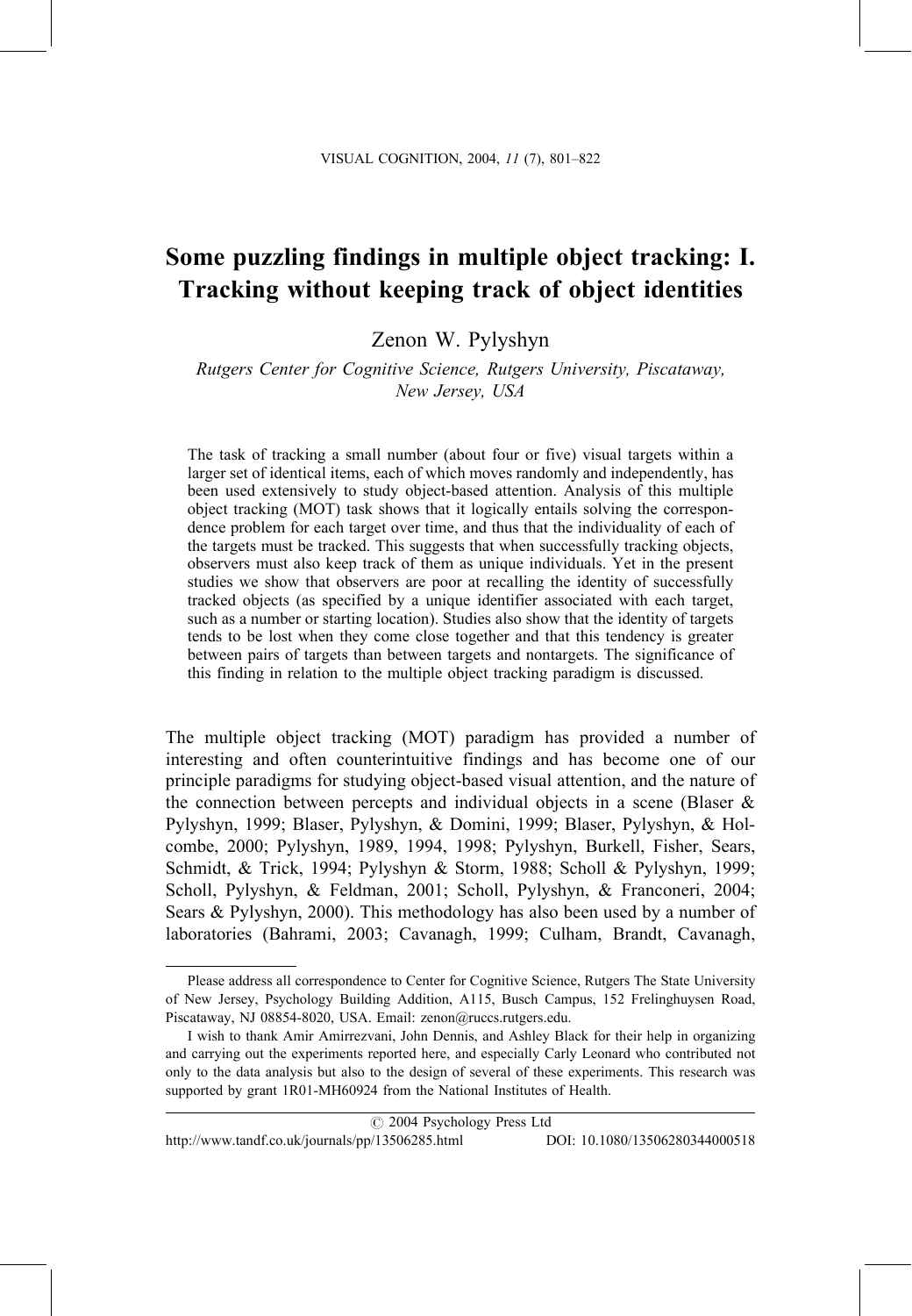Kanwisher, Dale, & Tootell, 1998; He, Cavanagh, & Intriligator, 1997; Intriligator & Cavanagh, 2001; Viswanathan & Mingolla, 2002; Yantis, 1992) to study aspects of visual attention. In this experimental paradigm, observers track about four or five objects that move randomly among a larger set of identical, independently moving objects. Perhaps the most important and surprising finding (often even to subjects themselves) is the fact that observers are able easily to track four or even five such objects, using only the individual objects' continuing identity and the fact that they had been designated as targets at the start of each trial. They can do this when the movement parameters (speed, distances) precludes their doing so by scanning their attention sequentially to each item and updating its location as encoded in memory (as shown by Pylyshyn  $\&$  Storm, 1988). Despite the simplicity of the paradigm there are a number of puzzles raised by this methodology that could usefully be clarified, both by a more formal analysis of the task and by further empirical explorations. The purpose of this paper is to contribute to this clarification.

While there are many variants of the MOT task, a typical experiment is illustrated in Figure 1. A number of simple objects (typically about eight circles or squares) are displayed on a screen. A subset of these elements (typically about four) are briefly made visually distinct, often by flashing them a few times. Then all the objects move randomly and independently. Sometimes the motion of the objects is constrained so they do not collide, but in recent work they more often travel independently and are allowed to occlude one another (in which case they may provide occlusion cues such as T-junctions). After some period of time (typically 5 or 10 s) the motion stops and observers are required to indicate which objects were the "targets". This is done either by flashing one of the objects and having the observer indicate by a key press whether that object was a target, or by requiring the observer to pick out all the targets using a mouse pointing device. The experiment (and its many variants) has repeatedly shown that observers can track at least



Figure 1. The sequence of events in a typical MOT experiment, in which the observer indicates whether the item flashed at the end of the trial was one that was being tracked (shaded circles indicate items being flashed).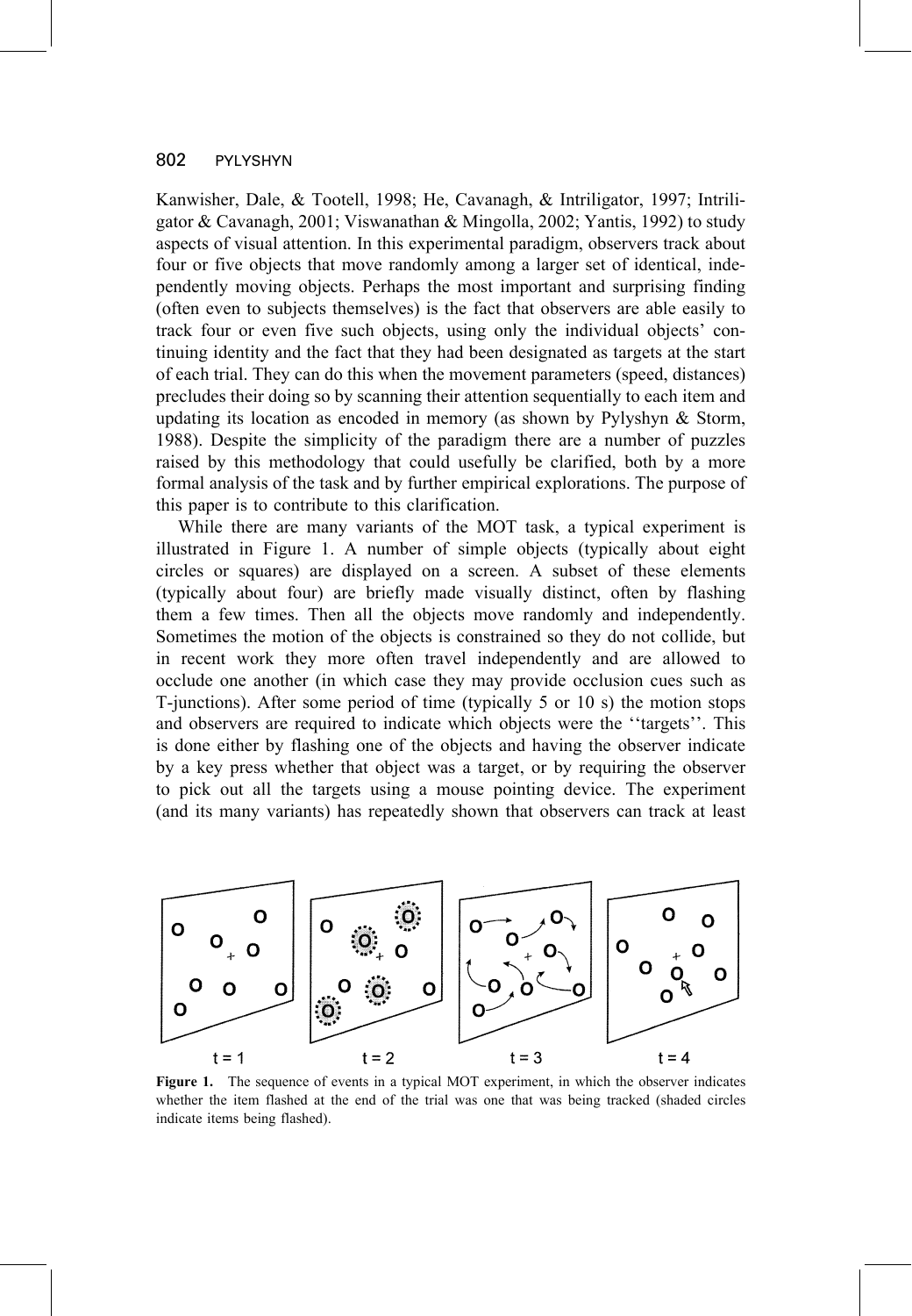four items in a field of eight identical items over a period of 10 s with an accuracy of 85-90%.

This result raises the question: How is it possible for these items to be tracked, given that they move independently and that no fixed visual properties distinguish the target subset from the nontarget subset? In the original study, where this paradigm was first introduced (Pylyshyn & Storm, 1988), we noted that at any instant the only distinct property that distinguishes targets from nontargets was their (changing) locations, but that it was unlikely that this property could have served as the basis for tracking in that study. Given certain assumptions, we showed that the tracking performance that might be expected (which we obtained by simulating a location-updating algorithm on the actual displays used in that experiment) would not exceed 30%, even with various additional favourable variants such as recording the object's velocity vector along with its location, or the use of a more sophisticated guessing strategy (e.g., based on extrapolation of its recorded motion). This was far below the 87% tracking performance observed in that experiment. Thus we concluded that a location-updating process could not have been responsible for the observed tracking performance.<sup>1</sup>

The theoretical framework that motivated the work on MOT is called visual indexing or FINST theory (which had been developed years before in an entirely different context-Pylyshyn, Elcock, Marmor, & Sander, 1978). Empirical predictions derived from this theory have also been tested using a variety of different methods, including subitizing (Trick & Pylyshyn, 1993, 1994a, 1994b), subset search (Burkell & Pylyshyn, 1997), and illusory line-motion (Schmidt, Fisher, & Pylyshyn, 1998). The theory claims that indexes pick out and track objects as token individuals, and not as elements that possess certain specific properties (since an indexed individual will keep being tracked even if its properties change). Another way to put this is that the indexing mechanism defines the equivalence relation "perceived as the same persisting individual", and thus functions as a form of preconceptual or "demonstrative" reference (Pylyshyn, 2000, 2001a, 2001b). It is not the purpose of the present paper to

<sup>&</sup>lt;sup>1</sup>This conclusion was based on the following assumptions: (1) encoding the location of targets requires focal attention, and (2) focal attention is unitary and has to be moved smoothly from one target object to another at a finite speed, and (3) the locations have to be updated based on locating the nearest object at the specified location on each scanned cycle. Of course any of these assumptions could be questioned. For example, location encoding could conceivably be done in parallel although the evidence from search experiments is that encoding location, like the encoding of other localized features, requires focal attention (an assumption that is explicit in the account of conjunction-search results within the feature integration model of Treisman & Gelade, 1980). Also the assumption that only one location can be encoded at once has recently been confirmed by (Hess, Barnes, Dumoulin, & Dakin, 2003). Nonetheless, it must be recognized that the argument in (Pylyshyn & Storm, 1988) only rules out one particularly plausible proposal that uses serially updated locations for tracking.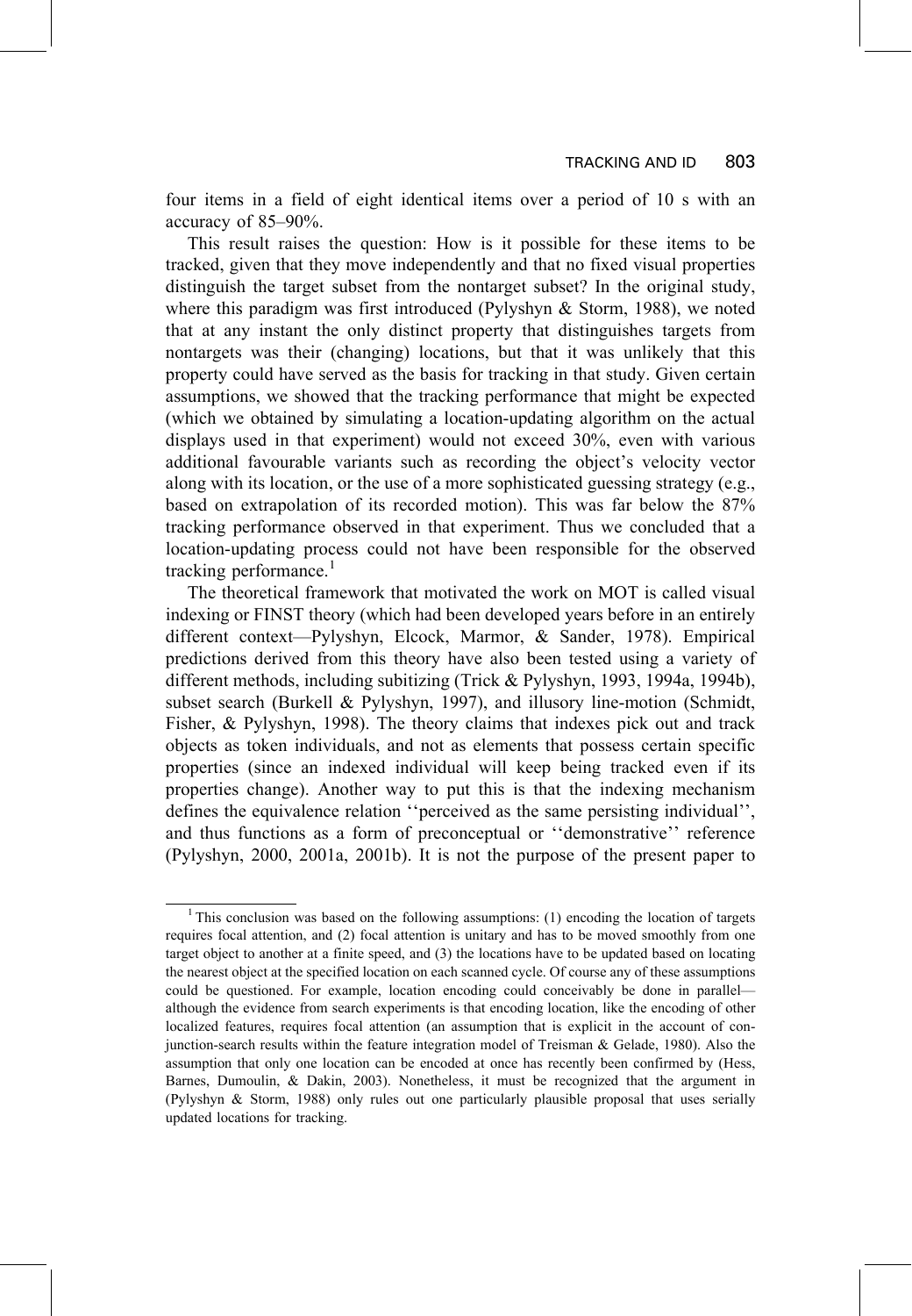discuss this particular interpretation of visual indexing. The purpose, rather, is to examine some of the logical requisites of MOT, and to report some experiments designed to cast further light on the nature of the tracking process.

### THE LOGIC OF MULTIPLE OBJECT TRACKING

The critical aspect of the MOT task is that targets are visually distinct *only* at the start of the trial, after which nothing distinguishes a target from a nontarget except its historical provenance, which is traced back to the start of the trial. Thus *targethood* is defined by historical continuity: A particular object is a target if that very token object was identified as a target at the start of the trial. Consequently, in order to track a particular target, its individual identity has to be tracked through the entire trial. We refer to this requirement as the Discrete Reference Principle (DRP). The following discussion of DRP is presented to clarify some misunderstandings that occur frequently.

The critical aspects of this task are: (1) The objects to be tracked are visually distinct *only* at the start of the trial,  $(2)$  what is being tracked is the individuality of the objects—the fact that they are the same object. Consequently the following defines *being a target* in the MOT task: A particular object  $X_n$  is a target if, and only if, it is the *same individual object* as a particular object that had initially been a designated target. More formally,

For any individual object  $X_n$  at time t,  $X_n(t)$  is a target if, and only if,

- (1)  $X_n(t \Delta t)$  is a target, where  $\Delta t$  may approach zero in the limit, and
- (2)  $X_n(0)$  is *visibly* a target.

The definition is put in this form, as a recursion over time, because this form reflects how a viewer must determine whether some particular object  $X_n(0)$  is a target. In applying this definition a viewer must be able to determine that clause (1) holds which, in turn, requires that the token identity (or, as it is sometimes called "numerical identity") of individuals  $X_n(t)$  and  $X_n(t - \Delta t)$  must be determined. Thus a critical part of determining whether some object is a target is being able to trace its individuality (or individual identity) back over time to the start of each trial and thus ascertaining that it was one of the objects that had been visibly distinguished as a target at that time. Another way to put this is that in order to track a particular object, the index *n* of that object  $X_n(t)$ , must be determined. This equivalent way of putting the logical requirement of tracking is called the discrete reference principle (DRP). This principle says that in order to track a set of objects, (1) each individual object in that set must be kept distinct from every other object in the display and (2) each individual target object must be identified with a particular individual target object in the immediately preceding instant in time. The problem of meeting the second of these requirements is sometimes referred to as the correspondence problem. A solution to this problem (for each of  $n$  individual objects) establishes the distinction between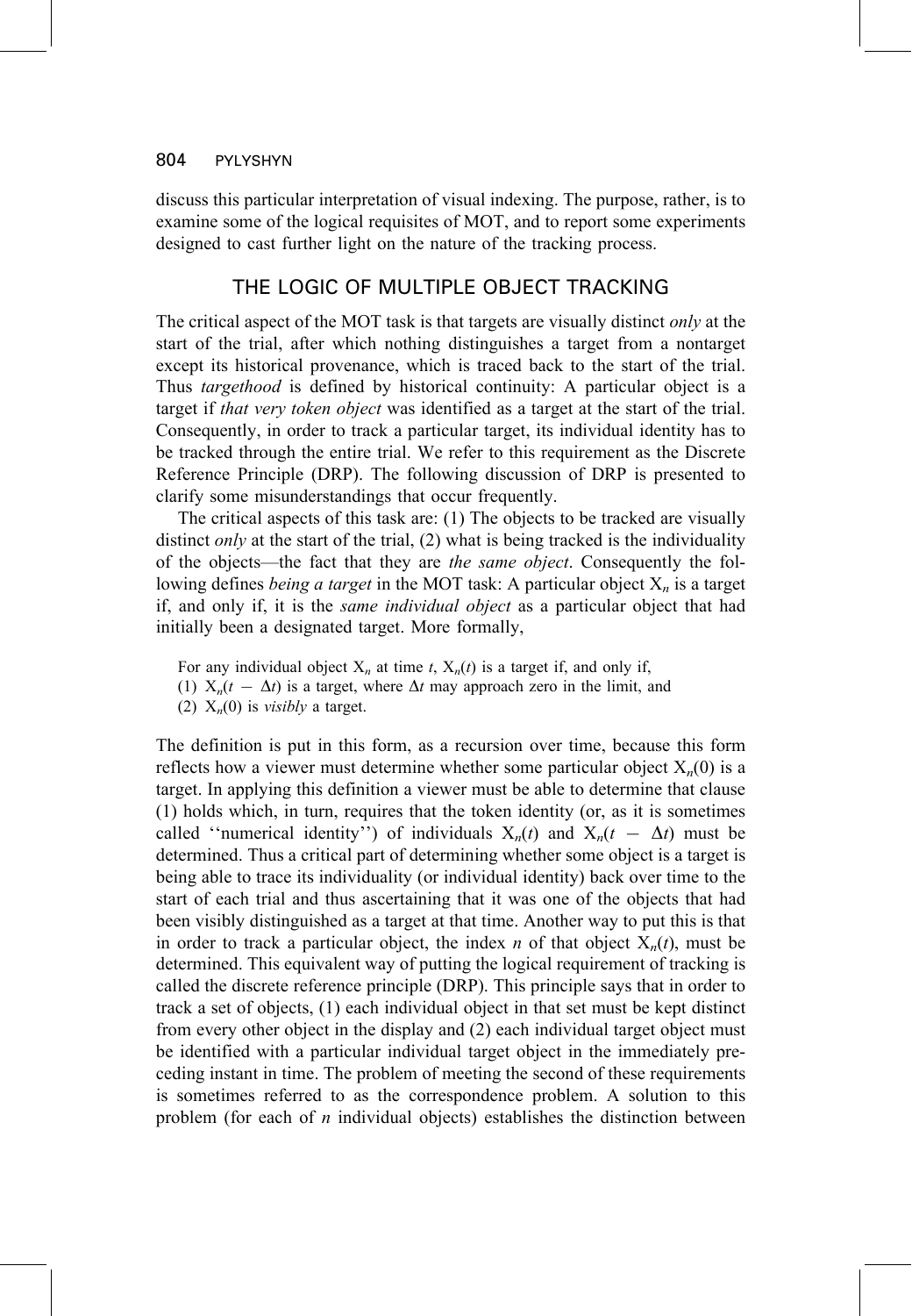each object and every other object, as well as the equivalence of each particular object token at time t with a particular object token at time  $t - \Delta t$ . This, In turn, is equivalent to assigning a distinct reference or index to each target that is successfully tracked.

Under special circumstances it might be possible to determine that a particular individual object had been a member of the target set at some previous time (other than at the beginning of the trial) without the benefit of DRP. For example, among the possible special circumstances in which we could compute set membership without DRP would be cases in which the set of targets was distinguishable as a group in some way, say by its colour, its location, its spatial pattern, or its form of movement. In such cases, an object might be classed correctly as a target by virtue of its recognizable group membership, rather than by virtue of having tracked the individual object. But in general, the only way to determine that a particular individual object belonged to the target set in the previous instant is by knowing which particular individual in the target set it had been.

It has sometimes been suggested that an object's membership in a target set might be determined without tracing the object's individuality, simply by treating the target set as a whole—for example, by labelling the items in the target set with the same label (say, T for Target) and then checking for objects with the label T at the end of the trial. But this is a misleading reification of the notion of labelling. Since the label is not physically attached to the object or its representation, it will only move with the object if the object is tracked to ensure that the label continues to be associated with (i.e., "attached to") the same object. In general you cannot determine whether some perceived object has a particular label assigned to it without first determining which object it is—i.e., by tracking it. The same is true of any proposal which suggests that the set of targets might be treated in a unitary way, say as the vertices of a deforming polygon (Yantis, 1992). Yantis showed that instructing observers to use this "polygon strategy" improved their tracking performance, and that restricting the motion of objects so that the polygon never "collapsed" into a concave polygon (by constraining vertices from travelling through one of the sides of the imaginary polygon), improved performance. The Yantis results do indeed show that thinking of the targets as vertices of a polygon helps tracking performance. However using the "polygon" strategy does not change the logical requirements of the task, unless it allows some redundancy in the motion of the objects to be exploited (as may be the case when the motion is restricted so the covering polygon remains convex). So long as each target moves independently of the other targets there is no redundancy to exploit. When objects move independently, the polygon strategy does not offer an alternative explanation of tracking (any more than thinking of the objects as birds in flight or ants on a beach) since each target object still has to be tracked independently in order to determine the moment-to-moment location of the vertices of the polygon. Unless the set as a whole has a perceptible distinguishing property, an object's membership in the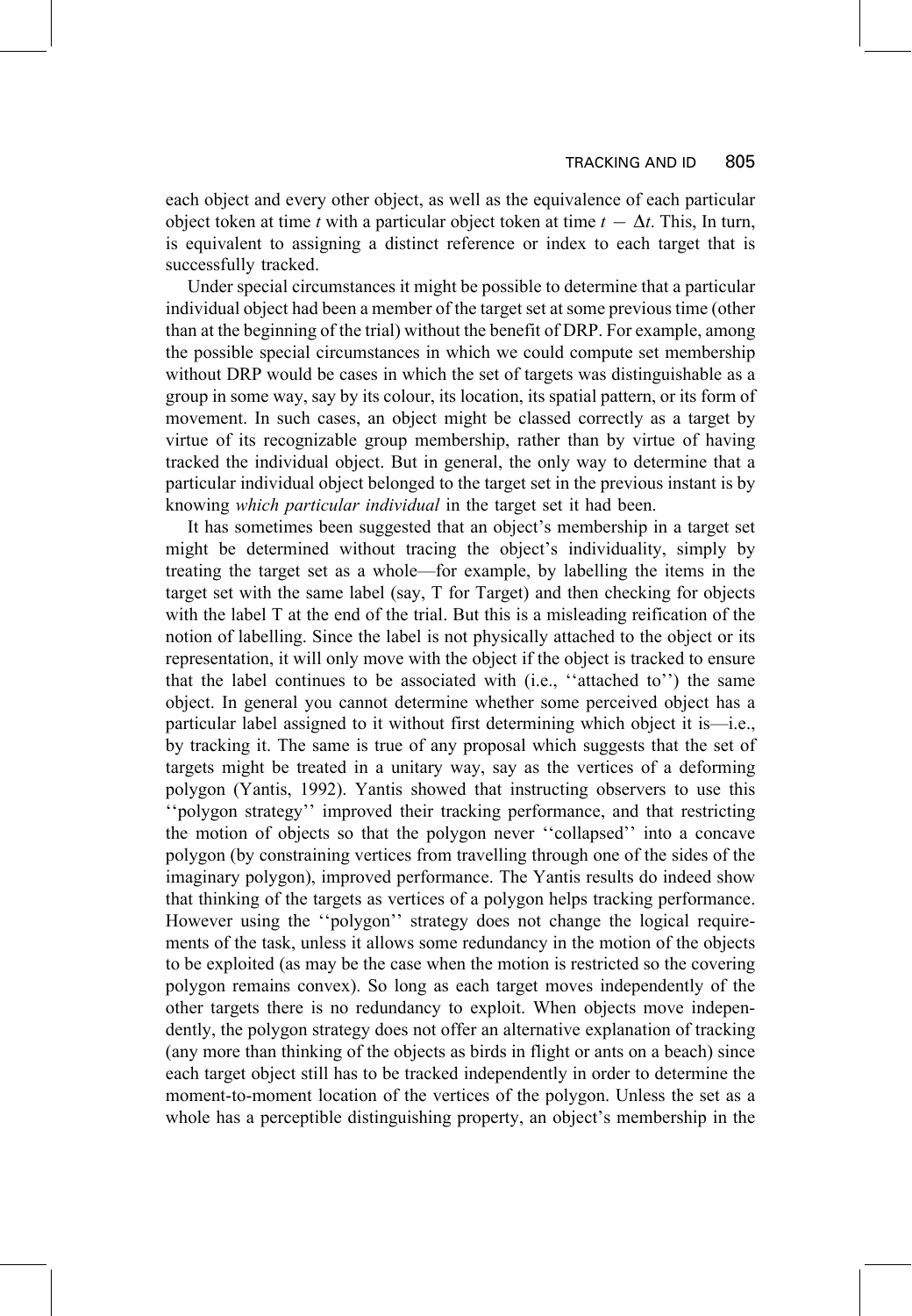set can only be determined by tracing the object's history back to the start of the trial when it was visually distinct.

# THE DISCRETE REFERENCE PRINCIPLE AND TRACKING THE IDENTITY OF OBJECTS

If, as we claim, a distinct internal reference token (say  $\alpha i$ ) is assigned to each successfully tracked target, it should then be possible to associate a given overt label with each target. All that an observer needs to do in order to correctly identify each target is to learn a list of pairs  $\langle \alpha i, \beta i \rangle$ , where  $\beta i$  are external labels or correct overt responses. Thus, if a target is initially provided with a unique overt label by the experimenter, and if that target is successfully tracked, an observer should be able to report that overt label—simply as a consequence of having tracked it, together with having memorized a short list of paired associates linking discrete internal references with overt labels. This leads to the prediction that tracked objects should be identifiable by overt labels assigned to them during the initial target-identification stage, so long as the paired associates can be recalled under those conditions. If there are only four targets, this requires that a list of only four paired-associates  $(\alpha I - \beta I, \alpha 2 - \beta 2, \alpha 3 - \beta 3, \alpha 4 - \beta 4)$ be recalled in order that the identification of each tracked object is correctly reported. We shall provide evidence that such a list of pairs is easily recalled under conditions of the present experiments.

### **EXPERIMENT 1**

#### Method

*Materials.* The first experiment was a typical MOT tracking study except that observers were required to identify each target as well as to pick out the set of targets. The targets were given discrete identities at the start of each trial: Either a distinct name (one of the numbers  $1, 2, 3$ , or  $4$ ) or a distinct starting location (one of the four corners of the screen). The experiment used four circular targets and four identical nontargets, each 47 pixels or  $2.7^{\circ}$  of visual angle. Each circle was surrounded by a 2 pixel (approx  $0.12^{\circ}$ ) white border and the interior of the circle was blue. The screen background was black. Initial item positions were generated randomly, with the constraint that each had to be at least  $5^{\circ}$  from the edges of the display and at least  $4^{\circ}$  from each other. When two objects overlap, one of them (chosen at random) is always depicted as occluding the other. Because such objects provide T-junction occlusion cues, they may freely self-occlude without a significant decrement in performance (Viswanathan & Mingolla, 2002), and hence their trajectories can be computed entirely independently of one another, unlike some previous studies (e.g., Pylyshyn, 1988; Scholl & Pylyshyn, 1999) that used a repulsion or fence around each object to prevent collision.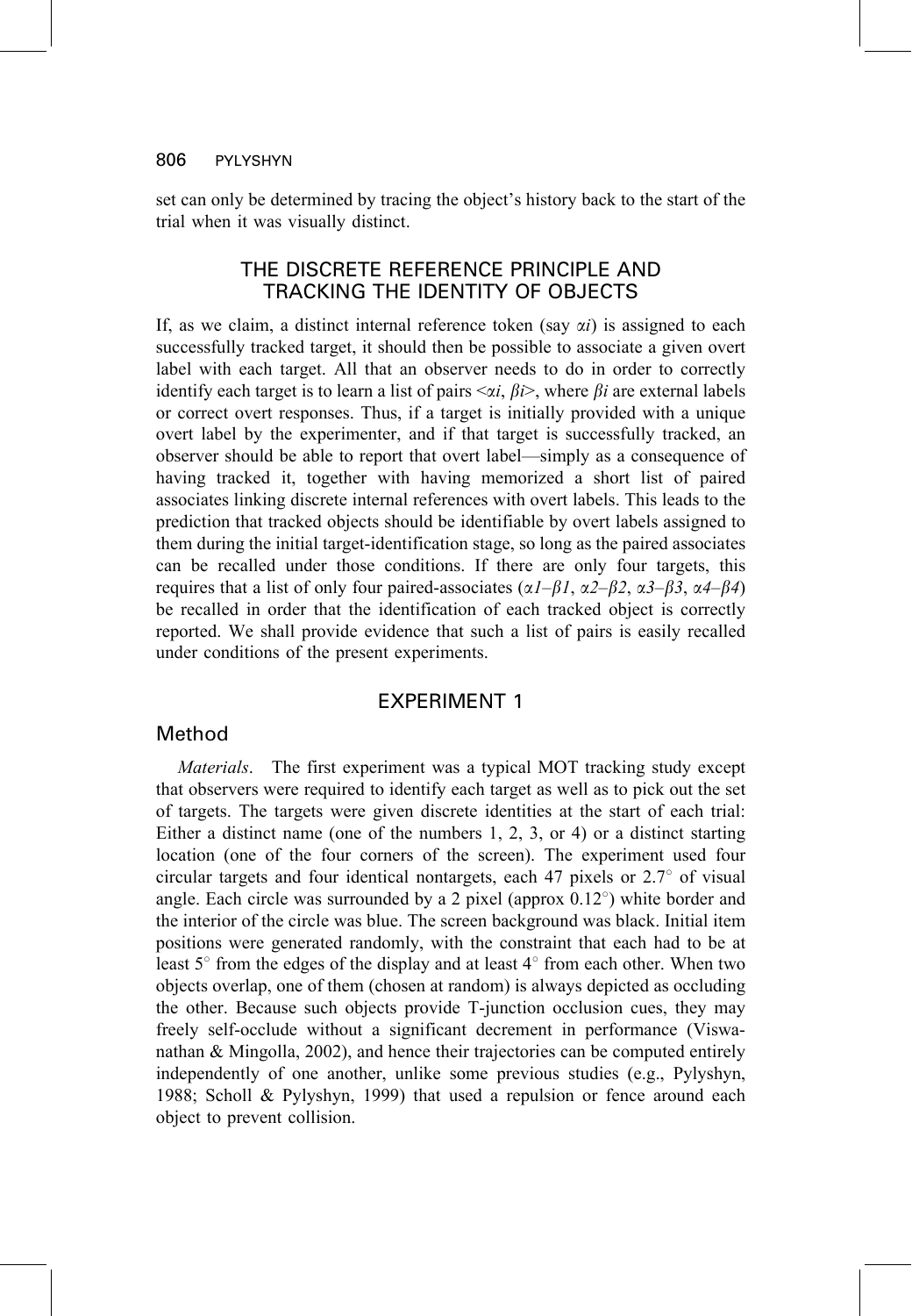The motion algorithm is the same as that used in other recent MOT experiments. Items were each assigned random horizontal and vertical velocity components varying between  $-2$  and  $+2$  units (representing the number of pixels that the object could move in each 17.1 ms frame). These could be incremented or decremented on each video frame by a single step, with a probability referred to as the "inertia" of the object motion. In the present experiment, this probability was set at .10, which keeps the objects from changing velocity too suddenly. Since the position of each item was determined independently, this results in independent and unpredictable trajectories (within the permitted range of the change). In the resulting motion, items could move a maximum of  $0.12^{\circ}$  vertically or horizontally per frame buffer. Since frame buffers were displayed for 17.1 ms each (corresponding to two screen scans of 8.55 ms for the iMac's 117 Hz monitor), the resulting item velocities were in the range from 0 to 7.02 $\degree$ /s, with an average velocity across all items and trials of  $2.37^{\circ}/s$ .

Design and procedure. Observers were instructed to make two responses on each trial after the objects stopped moving: First, they were to move the cursor to each object they believed was a target, and then to press the mouse button to indicate (or guess if they were unsure) their selection, and then immediately after selecting a target in this way, they were to use their nondominant hand to press one of four keys on the keyboard to indicate the identity of the each target they selected. After four such pairs of responses, the trial ended. The observer then pressed the spacebar to initiate the next trial. Observers were asked to keep looking at the fixation cross because that would make their tracking task easier. Eye movements were not monitored because different fixation strategies have been found not to affect performance on this task. (For example, Pylyshyn  $\&$ Storm, 1988 monitored fixation and discarded trials on which observers made eye movements; Scholl & Pylyshyn, 1999 instructed observers to maintain fixation but did not monitor eye movements; while Intriligator & Cavanagh, 2001, and Yantis, 1992 employed no special constraints or instructions concerning fixation. Yet all these studies yielded qualitatively similar results.)

There were 240 trials in this experiment, organized into five blocks of 48 trials. The first two blocks were baseline conditions (see bellow), which were followed by three blocks constituting the main studies. After each block, observers were invited to take a short break. Trials were randomly assigned to a duration of 2 s, 5 s, or 10 s (with an equal number of each in every block). In the main experiment (blocks  $3-5$ ) each trial began with an initial 2 s targetidentification phase during which the target items were flashed on and off and were also given an identifying label (called its ID) in one of two ways. In the name condition, the targets were identified with one of the numbers 1, 2, 3, or 4 displayed inside the circles. In the location condition, the four targets each initially appeared in a different corner of the screen (about 2 diameters, or  $5^{\circ}$  of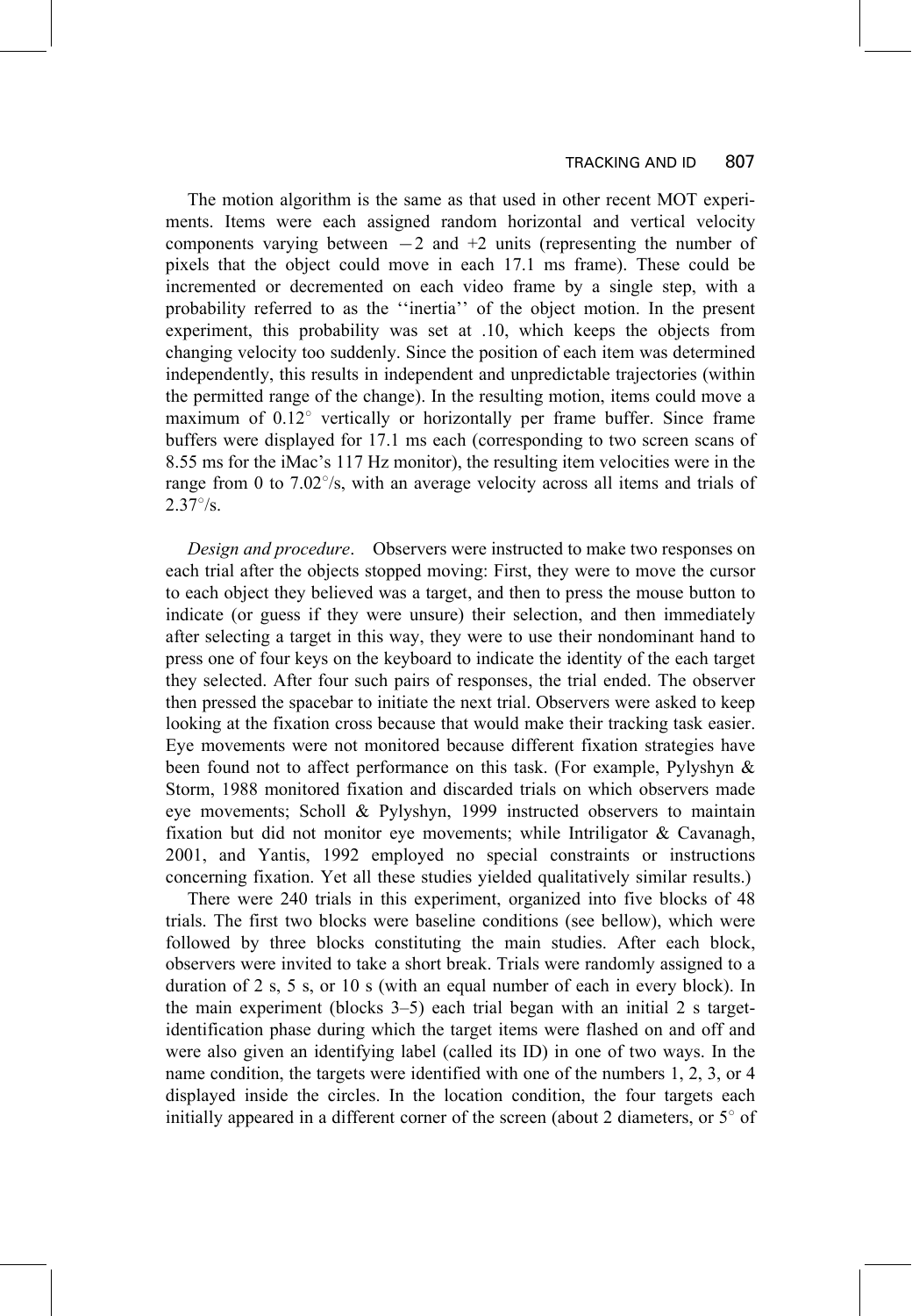visual angle, from each screen edge). These two conditions provided two different forms of overt labels or response IDs, which observers had to report at the end of each trial. Observers had to press numbered keys in the name condition, or one of the keys that formed a square arrangement on the numerical keypad (keys 7, 8, 4, 5, which were labelled with arrows on the keys) in the location condition. The name condition and the location condition were each run on a different group of observers and therefore that difference was analysed as a between-subjects factor. To obtain the ID score for each observer in each trialduration condition we simply counted the number of ID responses that were correct in each trial (expressed as a percentage of the number of objects, which was always 4), and averaged over trials. The tracking score was similarly computed as the percent of targets that were correctly classified as targets.

In addition to the combined ID and tracking trials described above, observers also took part in two baseline conditions: a static ID-only memory-control task that did not involve tracking, and a track-only baseline task in which they tracked four targets but did not have to recall the ID of the objects. These two tasks were used in order to provide baseline performance measures for the two component skills involved in the experimental manipulations. They were presented first, thus providing observers with extra practice in both tasks and providing us with conservative baselines. In the ID-only task, observers simply viewed a display consisting of the initial 2 s of a tracking trial—where the target circles were identified as targets and also given the labels  $1, 2, 3$ , or 4 (there was no static condition corresponding to the location labels since in the static case this ID would be available trivially at the end of each trial from the layout of the objects). Once the 2 s static presentation was completed, the trial continued for one of the designated durations  $(2, 5, or 10 s)$  with all objects remaining at fixed positions on the screen (but without their numerical identifiers). The track-only task was identical to the main ID and track task used in each of the two experiments except observers did not have to indicate the identity of each target.

Two different groups of 10 observers were run in the two experimental conditions. Each condition involved 240 trials and took approximately 1 hour. One observer in the name condition was lost due to equipment failure; consequently, there were only 9 observers in the name condition and 10 observers in the location condition.

### **Results**

The results of this experiment are shown in Figures 2–4.

Comparison of ID and tracking performance. Recall that the ID type (names vs. locations) was a between-subjects factor in this design. Consequently a mixed within-subjects and between-subjects analysis of variance was carried out and it revealed that the overall effect of task type (tracking vs. ID) was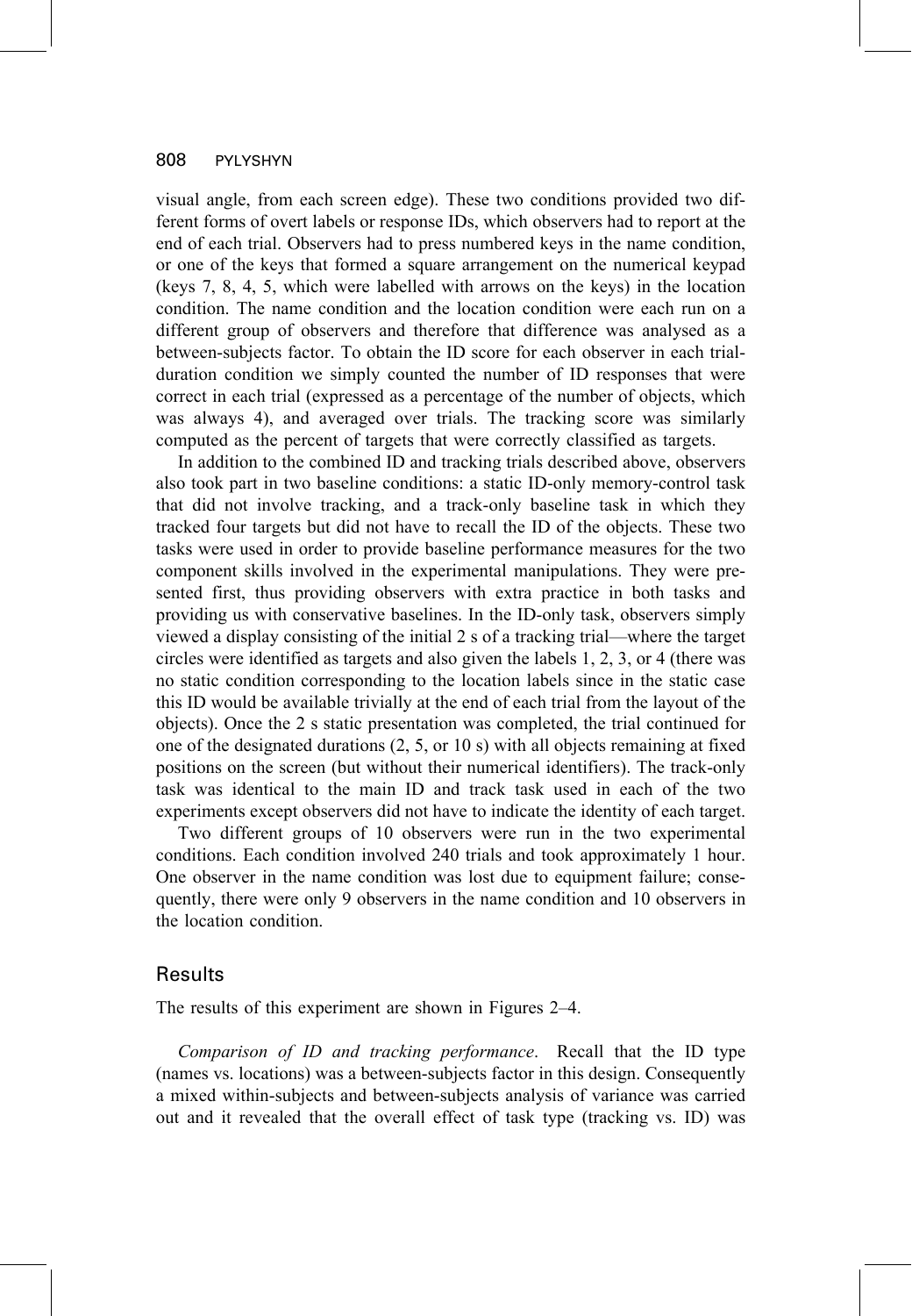statistically significant,  $F = 202.0$ ;  $df = 1.17$ ;  $p < .001$ , the effect of trial duration was significant,  $F = 130.6$ ;  $df = 2,17$ ;  $p < .001$ , and the interaction of these two measures was also significant,  $F = 27.9$ ;  $df = 2,17$ ;  $p < .001$ , but the effect of ID type (names vs. locations) was not statistically significant,  $F = 0.18$ ;  $df = 1.17$ ; p > .9. As can be seen from Figure 2, tracking performance decreased with trial duration, and ID performance deteriorated even more rapidly as trial duration increased, reaching a value of less than 30% after 10 s of tracking. (Notice that in all experiments involving location IDs, the score for the 2 s trials is higher for location ID than it is for the name ID. This is due to the fact that whereas the name displayed inside the circular targets disappears after the 2 s inspection time, the object remains relatively close to its starting location for some time after it begins to move. After 2 s, it has moved an average of only 1 diameter from where it began, so the location ID is relatively easy to guess by inspection.)

*Baseline performance.* The design of Experiment 1 included a "static IDonly" condition (in which the objects to be identified remained in fixed positions for the duration of the trial) and also a "track-only" condition in



Figure 2. Performance in tracking and in recalling the identity labels assigned to targets in MOT as a function of trial duration. ID performance is poorer and decays more rapidly than tracking performance.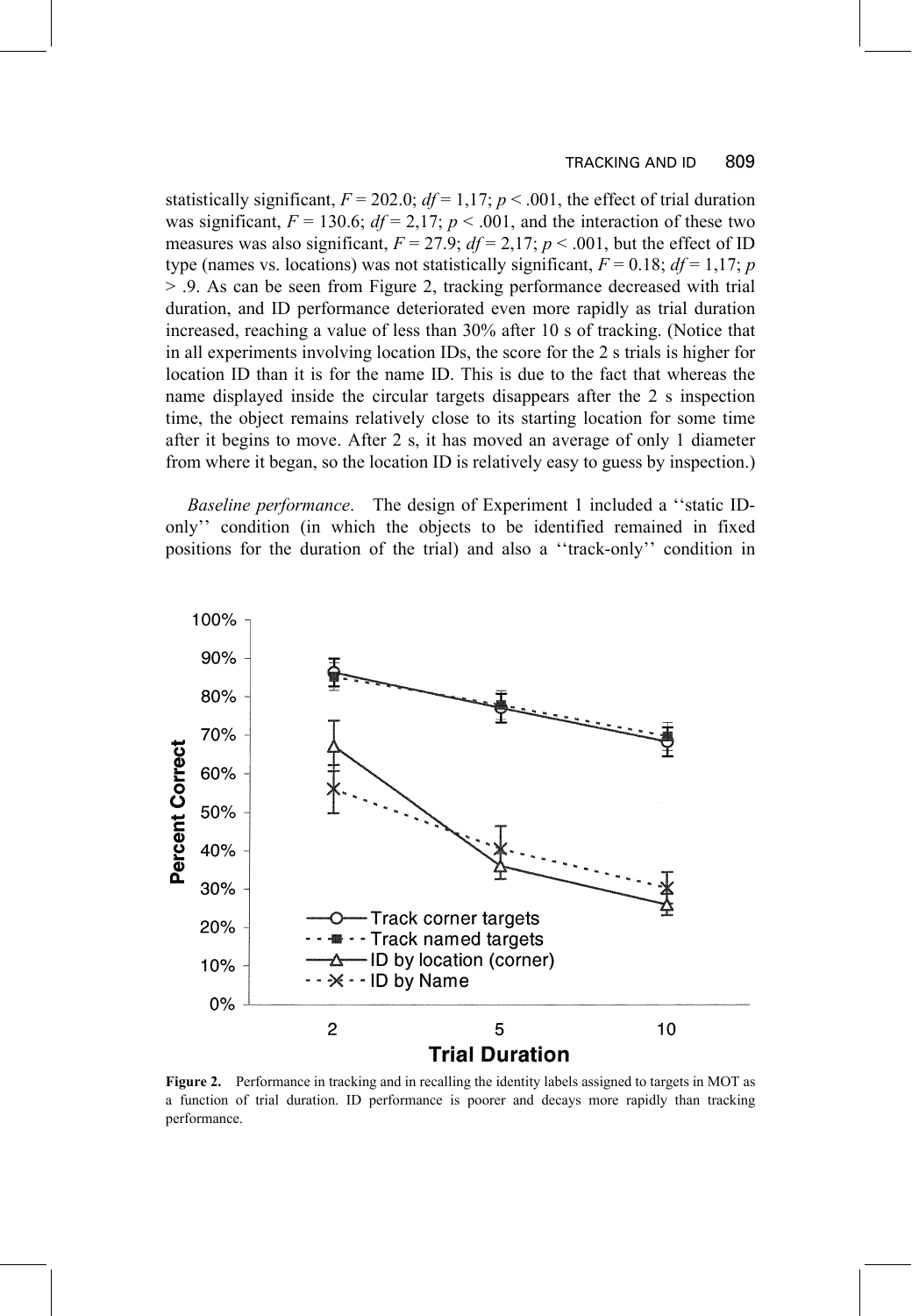which observers tracked the targets but did not have to identify them. The static ID-only and the tracking-only conditions used the identical displays and timings as were used in the combined tacking-ID conditions. (Note that in the baseline ID case only the name ID was used since the location ID is available trivially by just inspecting the display, hence only the nine observers who were in the names condition provided data for the static ID analysis.) These two conditions allowed us to measure how well each could be done without the simultaneous requirement of the other.

Figure 3 shows baseline performance in the tracking task and in the ID tasks (both based on the names condition) when these are carried out separately (the performance when both tracking and ID are done together is also reproduced from the names condition of Figure 2 for convenience in comparing these with the baselines conditions). These data were analysed using a within-subjects ANOVA which showed a significant effect of task,  $F = 27.1$ ;  $df = 1.8$ ;  $p < .001$ , of trial duration,  $F = 29.9$ ;  $df = 2.8$ ;  $p < .001$ , as well as a significant Task  $\times$ Duration interaction,  $F = 19.3$ ;  $df = 2.16$ ;  $p < .001$ . As can be seen from Figure 3, the ability to report ID names is nearly perfect (remaining at over 93%) and is



Figure 3. Baseline performance for tracking and for recall of ID when carried out independently. For comparison, dotted lines show the performance when both are done together, reproducing the names condition of Figure 2.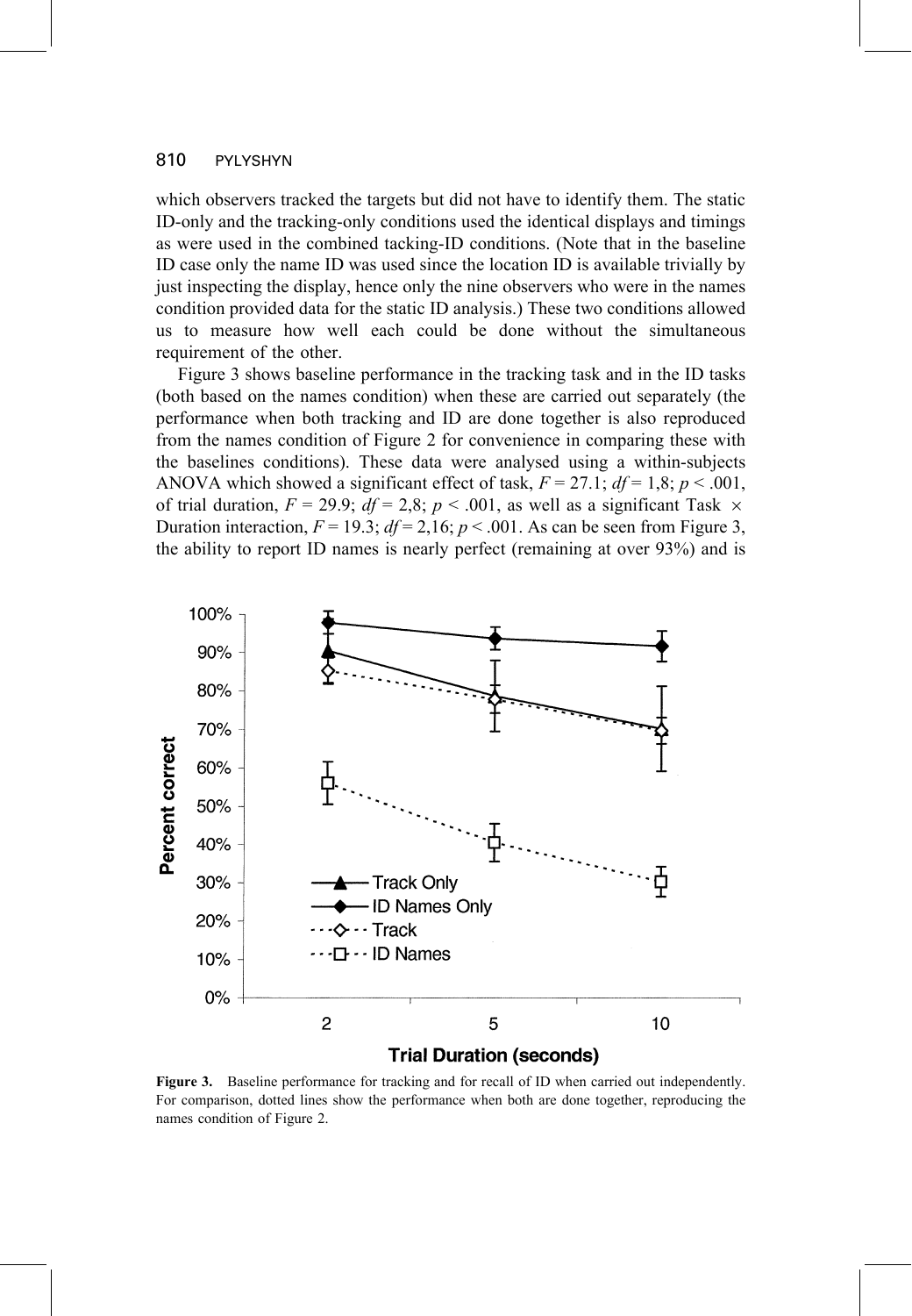significantly *higher* than the tracking performance. Thus, it does not appear to be the case that tracking is generally easier than reporting the names of objects when the latter are recalled after 10 s.

ID performance on trials in which all targets were correctly tracked. In considering possible reasons for the difference between tracking and ID scores, it might be noted that tracking performance places an upper bound on ID performance in all conditions: It is not possible to identify objects that one has not tracked. Consequently the poorer ID performance and the more rapid decline in that performance with trial length could be an artifact of the dependence of these two measures. To control for this possibility, we analysed the ID performance on only those trials on which all the objects had been successfully tracked. This reduced the number of data points available for analysis from a maximum of 48 trials per subject per condition to a mean per subject of 28.12, 19.75, and 11.00 for the name condition and 30.2, 18.4, and 11.2 for the location condition for trial durations of 2 s, 5 s, and 10 s respectively. In addition, two observers had to be discarded because they did not have two or more trials with perfect tracking for durations of 5 or 10 s. As a result, the power of the test is reduced. Nonetheless, the results are clear. The resulting ID performance, shown in Figure 4, exhibits the same significant drop with increasing trial length as was observed with the overall mean ID score (shown in Figure 2). The effect of trial duration (a within-subjects effect) was again significant,  $F = 37.6$ ;  $df = 2.15$ ;  $p <$ .001. The difference between the two forms of ID response—the location and name conditions (a between-subjects effect)—was not significant,  $F = 0.25$ ;  $df =$ 1,15;  $p > .62$ , nor was the interaction of trial duration and the two forms of ID response,  $F = 2.6$ ;  $df = 2.15$ ;  $p > .05$ . Although ID performance on the perfectly tracked trials was higher that the overall ID performance (shown in Figure 2), the performance was still below 52% at the 5 s and 10 s trial durations, whereas the tracking performance on these trials was selected to be 100% (in fact on these selected trials, the ID performance at the 10 s duration was exactly the same as the mean ID for the unselected 10 s trials). Consequently the data on correctly tracked objects provides no reason to reject the conclusion that ID performance is poorer and falls off more rapidly than tracking performance with increasing trial duration.

# **EXPERIMENT 2**

Another possible reason why ID performance is worse than tracking performance, and becomes increasingly so as the length of the trial increases, is that the tracking task itself may interfere with recall of the paired associates consisting of internal references and external labels, or  $\langle \alpha i, \beta i \rangle$ . The ID baseline condition of Experiment 1 only measured the recall of IDs when no tracking task intervened between presentation and recall of objects and IDs. Experiment 2 was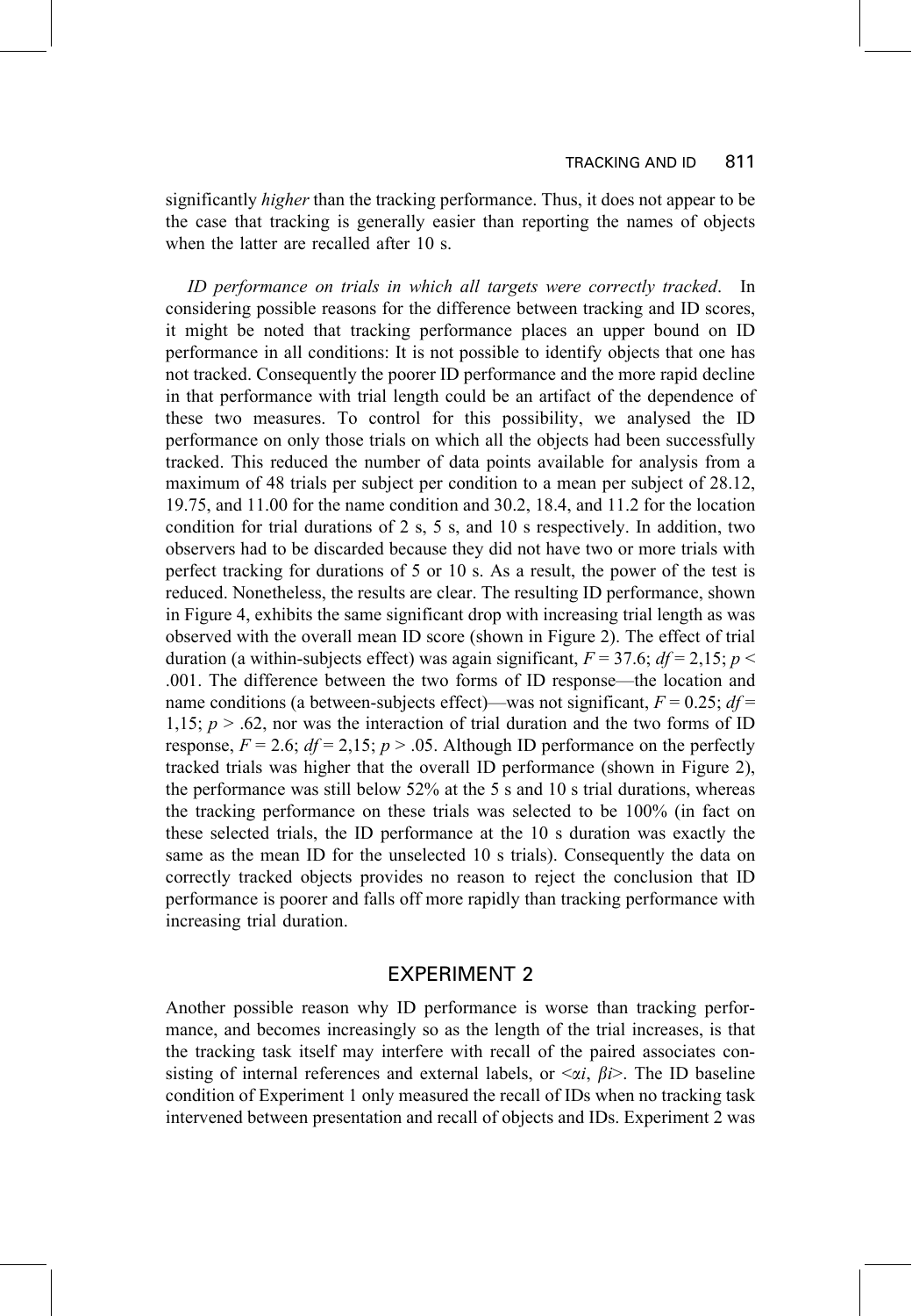

Figure 4. Mean ID performance on only those trials in which all targets were tracked correctly.

designed to examine the possibility that tracking actually interferes with ID recall by measuring ID and tracking performance under conditions in which the two tasks could interfere with one another, but in which the ID task was independent of the specific items being tracked. Experiment 2 measured recall performance on the ID task when the intervening time was occupied by an unrelated tracking task, called the embedded tracking task, that involved tracking *different* items from those whose ID had to be recalled.

### Method

Design. In Experiment 2 observers participated in a static ID task, in which the initially numbered objects did not move, as well as in an unrelated tracking task that occurred while the IDs of the static circles was being held in memory. In the ID task the target circles were presented with ID numbers displayed inside, as in the name ID condition of Experiment 1. After 2 s, the circles and numbers disappeared and a *different* set of eight circles appeared (without numbers), four of which flashed. The items in this embedded tracking task then began to move and observers had to track the subset of targets that had flashed,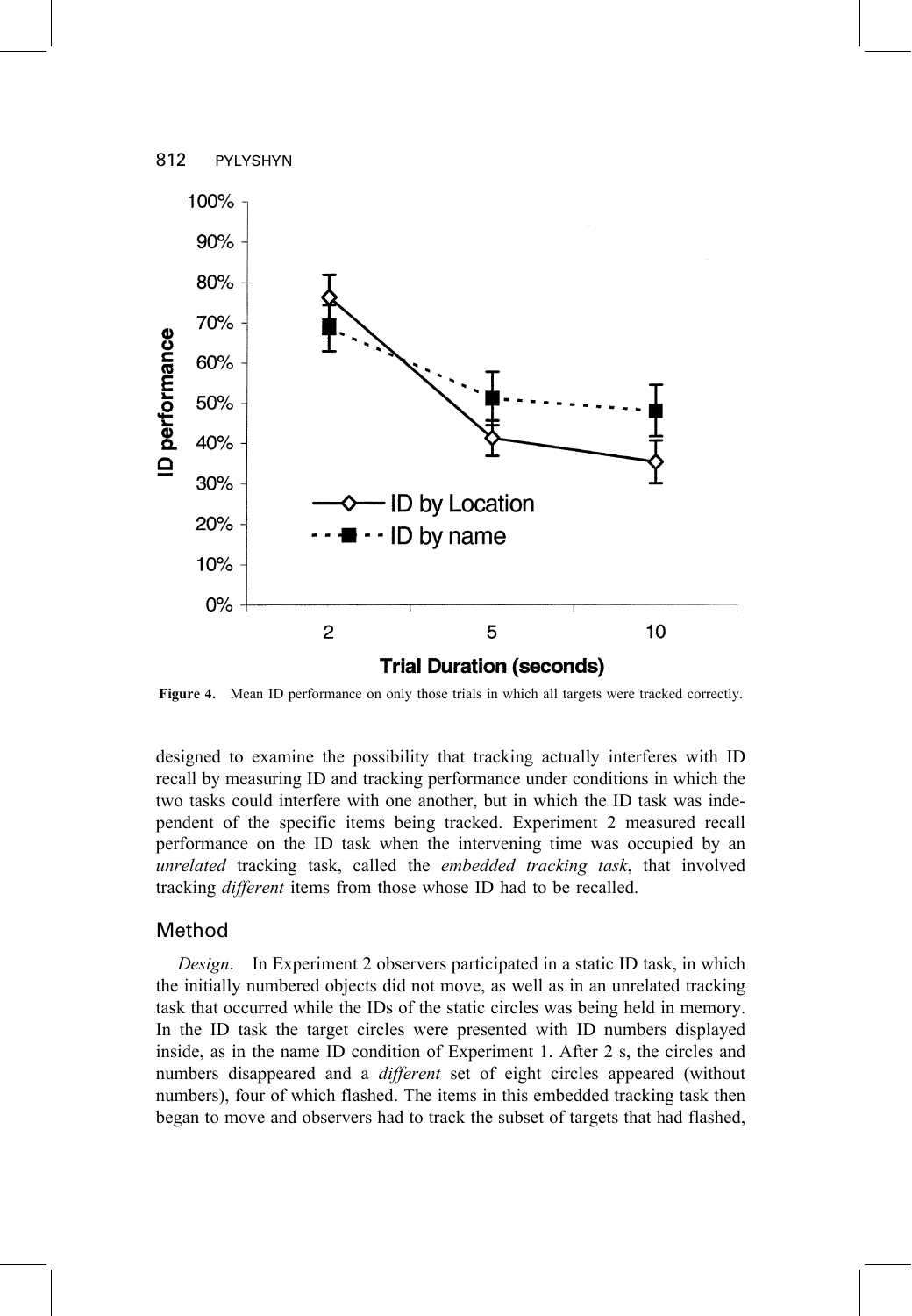#### **TRACKING AND ID** 813

just as they did in Experiment 1. After 2, 5, or 10 s (randomly assigned to trials), the objects stopped moving and observers had to pick out the targets using a mouse. When they had completed this tracking task, the tracked objects disappeared and the original static display, this time without the numbered IDs in the circles, appeared on the screen. Observers then had to select each of these circles in turn (in any order) and to indicate which number had been in each (using the same keypad method as used in Experiment 1). A record was kept of each observer's performance both in the embedded tracking task and in recalling the IDs of the static target objects after a delay interval of 2, 5, or 10 s that was filled with the unrelated tracking task.

*Procedure.* The procedure was the same as in Experiment 1, except that observers had to recall the ID of one set of target objects and then to track an unrelated set of objects in the same way they had tracked them in other MOT experiments. As in Experiment 1, trials were randomly assigned to a duration of 2 s, 5 s or 10 s with an equal number of each in each of three 48-trial blocks. Each trial consisted of an ID task and an embedded (unrelated) tracking task as described above. The experiment lasted for about 1 hour. Eleven observers were paid for their participation in this experiment.



Figure 5. Performance in recalling ID names in a static display, when the recall is delayed by an interpolated tracking task identical to that which occurred in Experiment 1, except involving an unrelated set of items. The high performance on the ID task in this case shows that the poor recall of IDs in Experiment 1 was not due solely to the interfering effect of the tracking task.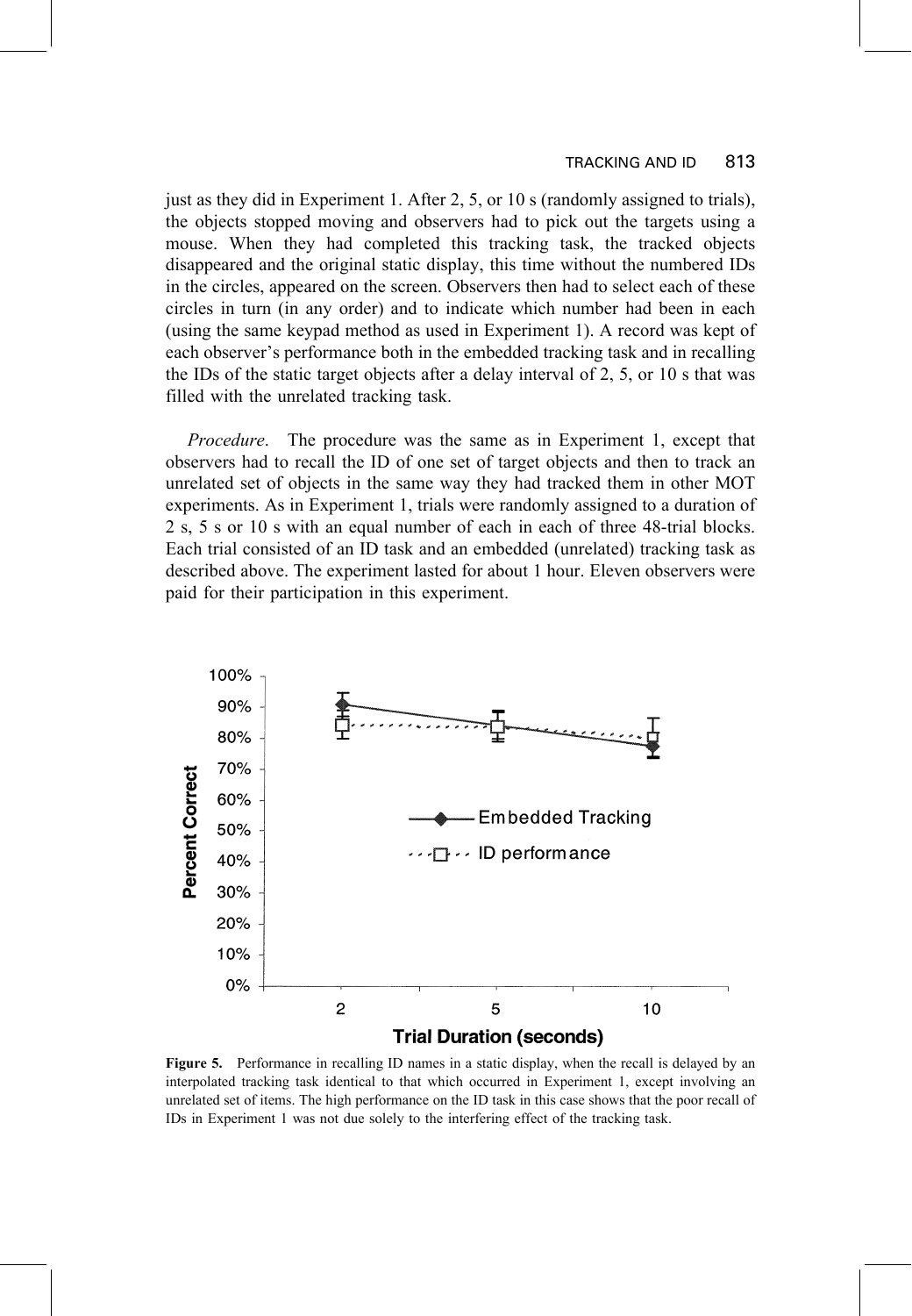### Results

The results of Experiment 2 are shown in Figure 5. Both tracking and ID performance remained high (above 80%), thus providing no support for the hypothesis that the poor ID performance is due merely to the disruptive effect of the concurrent tracking task. There was no statistical difference between the ID and tracking score, although the tracking did decrease more rapidly with time than the ID score (the interaction was significant,  $F = 14.7$ ;  $df = 2.20$ ;  $p < .001$ , which is very different from the pattern found for ID performance when it is an integral part of tracking (illustrated in Figures 2–4).

# **EXPERIMENT 3**

The data so far suggest that the higher frequency of ID errors does not arise from interference due to the tracking task itself—i.e., to the necessity of maintaining the distinction between targets and nontargets. As a further test of this hypothesis we examined whether making the tracking task easier would affect the pattern of ID errors. One way in which the problem of distinguishing targets and nontargets can be reduced (or even or eliminated) is by making targets and nontargets easy to distinguish or, in the extreme, by eliminating nontargets entirely. If ID errors are not due to the problem of maintaining a distinction between targets and nontargets, but rather to the task of tracking the targets themselves, one might expect that ID errors would persist even with this reduced tracking task.

#### Method and procedure

Experiment 3 was similar to Experiment 1, except that the location ID condition was omitted throughout and two additional conditions were added. In one condition, called the easy track condition, the nontargets were exactly the same as in the previous experiments except that the inside of the nontarget circles were a different colour (targets were blue and nontargets were green). In the other condition nontargets were eliminated and observers merely had to keep track of the ID of four moving objects (this involved the identical displays that were used in the earlier experiments except that the nontargets were rendered invisible). Trials were arranged into six blocks, two each for the normal tracking (MOT), easy track (EZT), and targets only (TO) conditions. Blocks were alternated between these three conditions (in the order: MOT, TO, EZT, MOT, TO, EZT) and trial duration was randomized as before. Nine undergraduate volunteers served as subjects in exchange for course credit.

# Results

Figure 6 shows the results of Experiment 3. Even though the ID scores were somewhat higher than in the regular ID-while-tracking condition of Experiment 1, they were nonetheless significantly lower than tracking scores and dropped to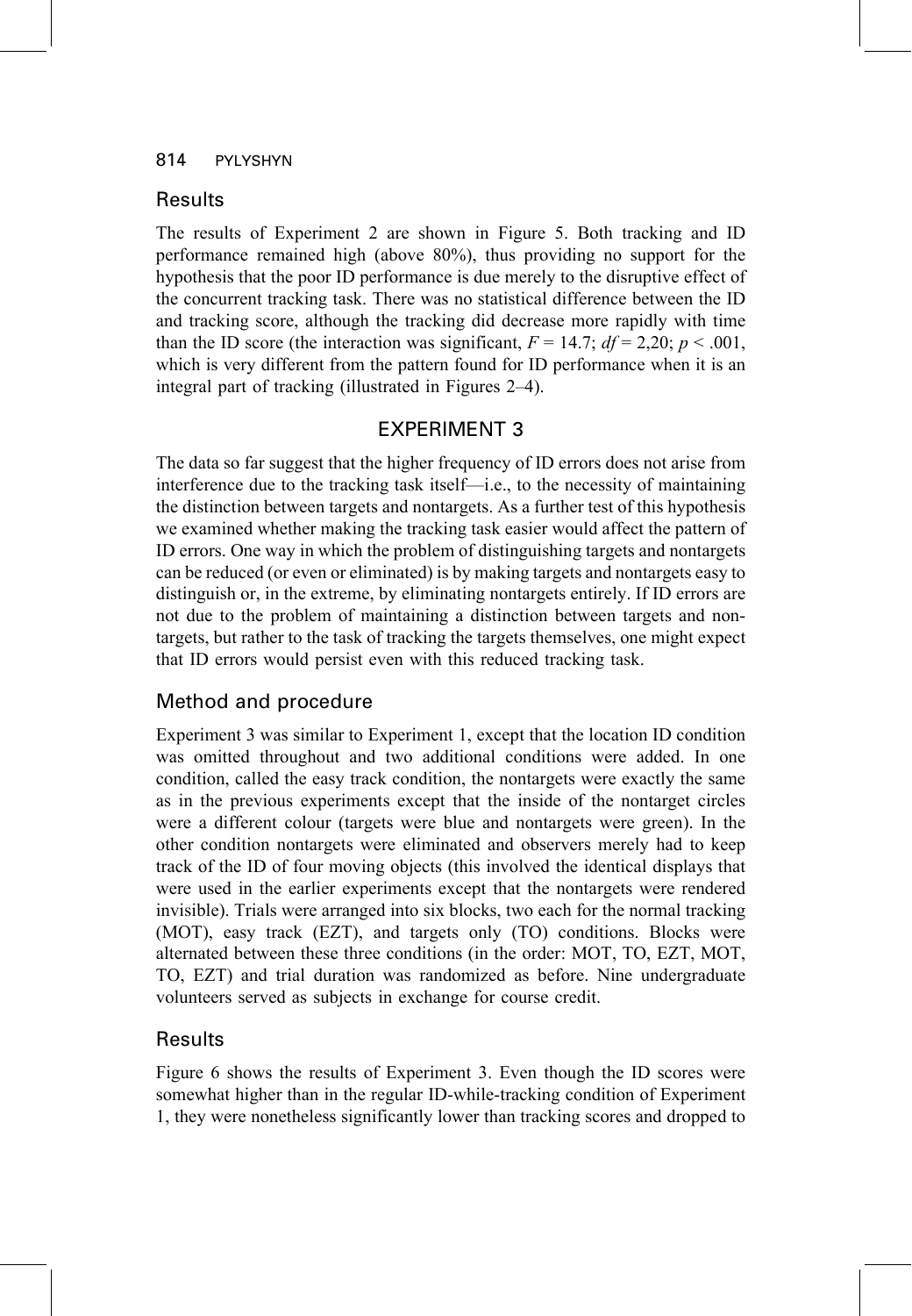

Figure 6. ID performance while tracking normal MOT displays (labelled as "combined" and shown along with tracking performance), displays in which the nontargets are easily distinguished from targets by their colour, and displays that contained no nontargets (these displays consisted of only four targets that initially had numbers in them). The solid lines replicate part of Experiment 1.

 $64\%$  for the targets-only condition and 55% for the easy track condition, as compared to 35% for the combined ID-while-tracking condition. A withinsubjects analysis of variance of the ID scores confirmed the statistical reliability of the effects of duration,  $F = 42.2$ ;  $df = 2.16$ ;  $p < .000$ , and type of ID,  $F = 15.3$ ;  $df = 2.16$ ;  $p < .000$ . No other effect was statistically reliable.

### DISCUSSION OF RESULTS SO FAR AND **MOTIVATION FOR EXPERIMENT 4**

These experiments leave us with the following puzzle: Why does performance in maintaining the identity of individual tracked objects not match the corresponding performance in tracking the objects. Earlier we claimed that correct tracking assumes the Discrete Reference Principle and this principle, together with the ability to recall the correspondence between given labels and internal references, entails perfect recall of the ID of successfully tracked objects. The results of Experiments  $1-3$  are not consistent with this prediction. Experiment 2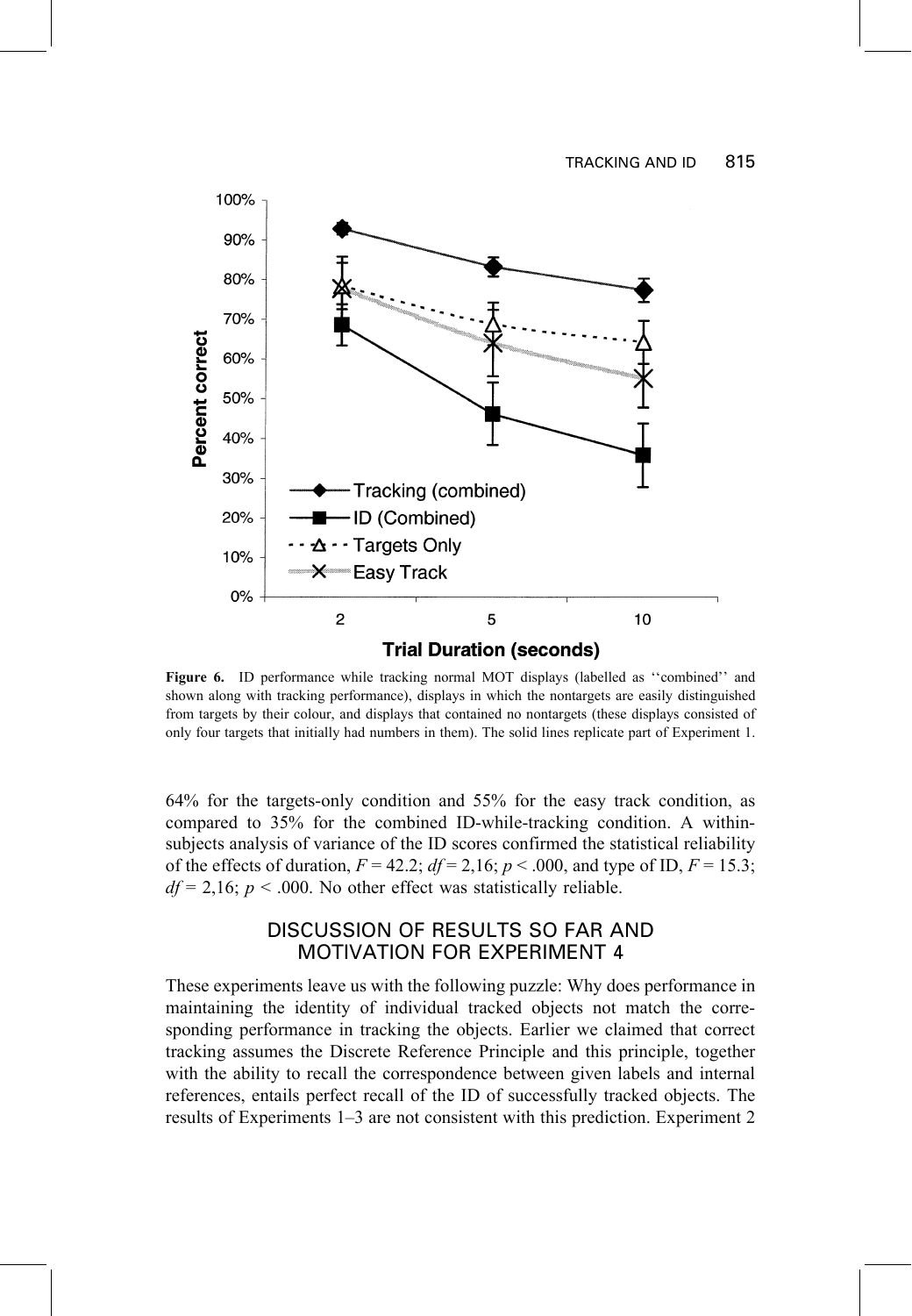showed that the discrepancy between tracking and ID performance was not attributable to interference between the tracking task and the ID recall task, since such interference was not observed when the tasks were independent, and Experiment 3 showed that ID errors persist even when there were no nontargets.

One possible reason for these results might lie in the nature of the errors that observers make, and in the consequence that different types of errors have on the two measures (ID and tracking). With certain kinds of errors it is possible to violate the discrete reference principle (i.e., to fail to maintain the individuality of targets) and still correctly assign individuals to the target-nontarget category (i.e., still appear correctly to track the targets). For example confusing one individual object with another object represents a failure to correctly track that object, yet this failure does not show up as an error in tracking performance if the objects involved in this exchange are both targets: If you switch target 1 with target 2 and still classify both as targets, tracking performance is not diminished. In contrast, switching the identity of a target with that of a nontarget does show up as a tracking error. So it becomes relevant to ask what kinds of errors observers tend to make, and in particular to determine whether there are circumstances under which they tend to make target-target confusions more frequently than target-nontarget confusions. To examine this question, we repeated Experiment 1, using software that enabled us to record the complete trajectory of each object, as well as the actual ID response that observers made to each object they classed as a target. We could thus measure the tendency to swap the identity of targets with other targets and compare this with the tendency to swap targets with nontargets under comparable conditions.

# **EXPERIMENT 4**

The purpose of this experiment was to examine whether there is a greater tendency to swap target-target (TT) pairs than target-nontarget (TN) pairs and to determine whether this tendency is associated with how close objects came to one another during a trial. The measure of ID performance used in Experiments 1 and 2 was the proportion of targets that were given the correct ID on each trial. This score does not translate directly into the number of swapped IDs for a number of reasons. For example, two ID errors may or may not represent two TT swaps since they could be due to a combination of two TN swaps. Similarly, three ID errors could arise from any one of a number of different TN and TT swap combinations. Because of this the following changes were made in scoring the outcomes of Experiment 4. By keeping track of which ID responses were given to which objects we could determined the actual pairwise swaps, defined in the case of TT swaps as the assignment of IDs to two targets in such a way that target X was given target Y's correct ID and vice versa, or in the case of TN swaps as the assignment of target  $X$ 's ID to a nontarget and the loss (or null ID assignment) of an ID for target X, which was treated as a nontarget.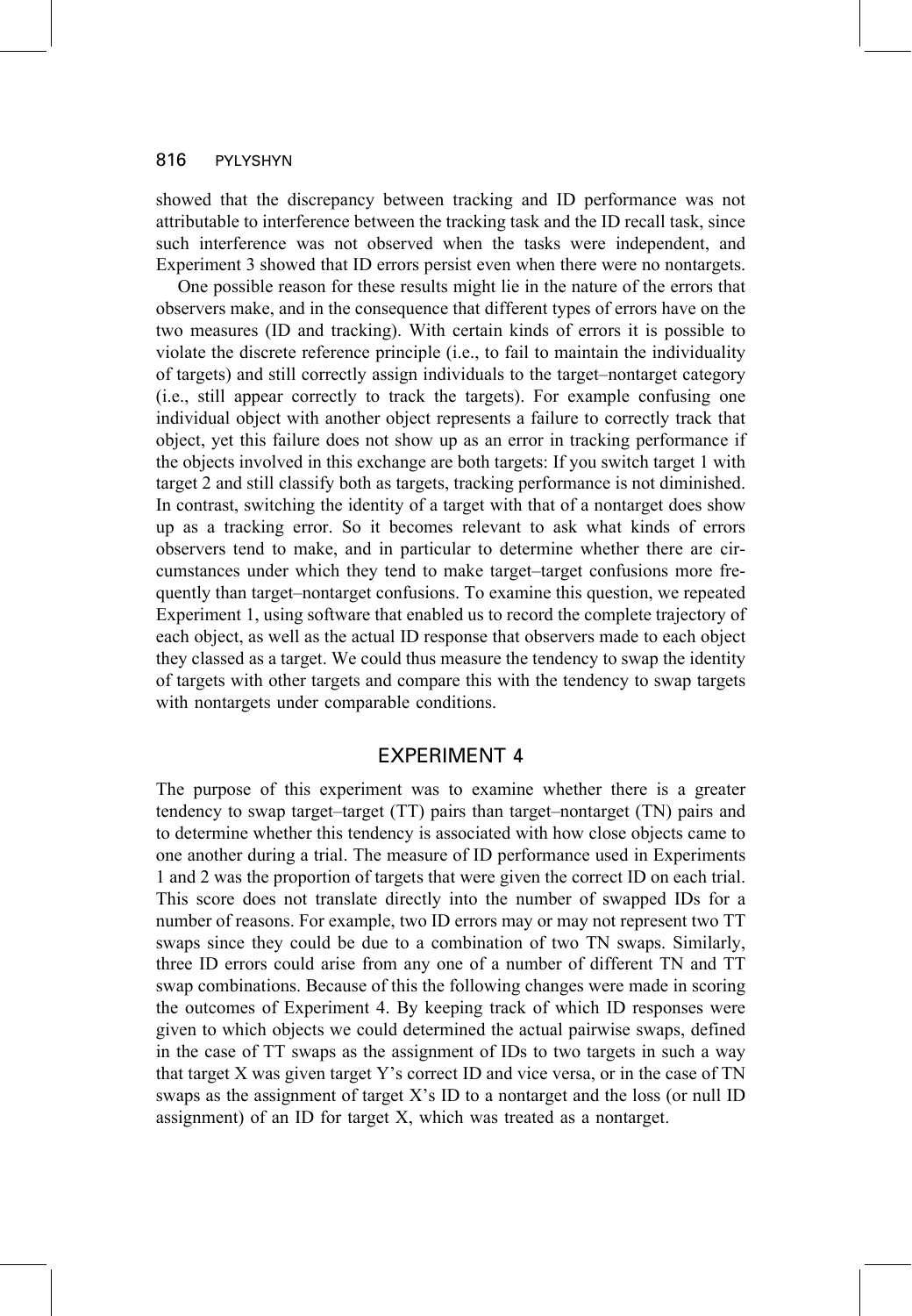# Scoring

In order to compare the tendency to make TT swaps with the tendency to make TN swaps we used two modified scoring procedures. (1) In order to make the analysis less dependent on how swaps were counted (especially in cases of three swaps that may have involved intermediate objects) we classified and counted individual trials that had swaps of several different kinds, expressed as a percent of the total trials for each observer. Trials were categorized as TT swaps if they had one or more pairs of targets whose IDs were exchanged, and as TN swaps if they had one or more pairs of target-nontargets whose IDs were swapped, as defined above. (2) In addition to counting trials we also counted the number of pairs of objects whose IDs were swapped (by each observer), using a scoring scheme that allows us to examine the frequency of swaps among objects at different minimum distances apart.

For the second measure, all the pairs of objects that had a target as one member of the pair were first scored in terms of the closest distance they had come to one another in that trial. Then the pairs were marked as having been correctly tracked or as having been involved in one of the two kinds of swaps (TT or TN). We used the minimum distance between pairs because there is reason to think that this is an important factor in determining tracking errors and very likely for ID errors as well. For example, He et al. (1997) and Intriligator and Cavanagh (2001) showed that when MOT is carried out from a distance that places objects within the limits of what they call "attentional resolution" tracking is impaired. We scored all pairs of objects according to the minimum distance between them in each trial. We then selected values of interpair distances that would partition the pairs of objects into segments with roughly equal numbers of pairs. We found that by dividing the distances between objects into the range from 0 to 36 pixels (roughly 2.16° of visual angle or 75% of an object's diameter), from 37 pixels to 76 pixels (roughly 2.22–4.56° of visual angle), and from 77 pixels to the maximum video buffer size (roughly  $4.62-28.8^{\circ}$  of visual angle), we partitioned the TT pairs into sets of 2999, 2468, and 2633 pairs and the TN pairs into sets of 7912, 6702, and 6986 pairs, respectively. Notice that there were about 2.6 times as many TN pairs as TT pairs, which is close to the expected ratio of 2.5, based on the fact that there are six distinguishable target-target pairs that could be swapped  $(^4C_2)$  and 15 target-nontarget pairs that could be swapped in each trial.<sup>2</sup> Because observers

 $2$  Notice that although there are actually 24 (4!) target-nontarget pairs, they are not all distinguishable because nontargets were not identified by an ID. Consequently swapping a target T with a nontarget X is indistinguishable from swapping target T with any other nontarget Y (Y  $\neq$  X). Thus in determining how many distinguishable ways there are of swapping targets and nontargets we have only to consider how many ways there are of choosing target candidates to swap. There are  ${}^4C_1$  or four ways in which one target could be swapped with a nontarget,  ${}^4C_2$  or six ways for choosing two targets to be swapped,  ${}^4C_3$  or four ways for choosing three targets to be swapped and one way for all four targets to be swapped with nontargets, giving a total of 15 distinguishable ways of swapping targets with nontargets.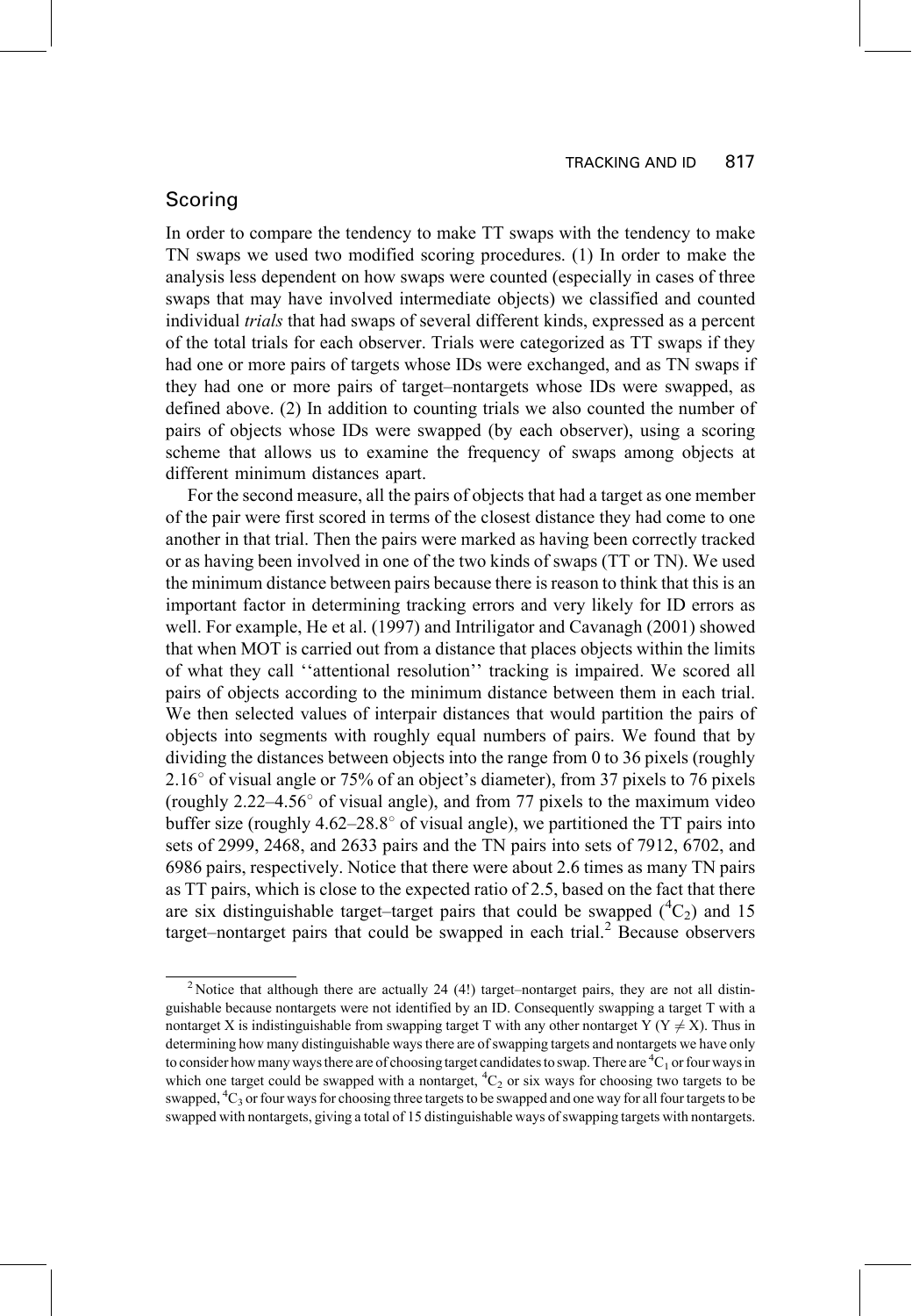were required to provide four IDs (even if they had to guess), a target that takes part in a TN swap automatically incurs a TT swap, since a TN swap means that there is a lost ID that has to be replaced by another ID. For this reason only the number of TT swaps in excess of the TN swaps on any trial were scored as TT swaps for purposes of this second analysis.

### Materials and method

Experiment 3 was essentially a replication of the name condition of the ID and track task of Experiment 1, using software that enabled us to measure the distance between all pairs of objects. The software also recorded the actual identities of objects selected by observers. Because we were particularly interested in ID swaps, we used only 5 s and 10 s trials in order to increase the number of useable data points. Fifteen student volunteers, drawn from the Rutgers psychology subject pool, were tested.

### **Results**

An initial analysis of the results showed that there was no significant difference in the pattern of ID scores between the 5 s and 10 s trials in this experiment. In order to increase the number of useable data points (i.e., swapped pairs) we combined the 5 s and 10 s trials. Results in terms of the first measure, the proportion of trials with TT and TN swaps (as well as both types of swaps and no swaps), are shown in Figure 7. Analysis of these data showed a main effect of swap type, measured in terms of the proportion of trials containing different each of the four swap types,  $F = 25.1$ ;  $df = 3.45$ ;  $p < .001$ . A paired comparison of effects (with Bonferroni correction for multiple comparisons) also confirmed that the ID of a target was much more likely to be swapped with that of another target than with that of a nontarget. All pairs were reliably different from one another except for the comparison between number of trials with TN pairs and the number of trials with no swaps.

The second set of analyses involved scoring pairs of objects in which one member was a target (as described under "Scoring", above). The overall number of TT and TN swaps, expressed as a percentage of the total number of TT and TN pairs at each distance range, is shown in Figure 8 (the measure is expressed as a percentage of all pairs of each type at each distance range, and is very low because of the large number of possible pairs—e.g., for each observer there were  $176$ possible TN pairs at the shortest distance, of which 4.1 were swapped, and 67 possible TT pairs, of which 5.6 were swapped). The results show that (1) there are more swaps of either kind when the distance between objects is small, giving a significant distance effect,  $F = 24.7$ ;  $df = 2,14$ ;  $p < .000$ , (2) there are more TT swaps than TN swaps resulting in a significant swap type effect,  $F = 38.6$ ;  $df = 1.7$ ;  $p < .000$ , (3) there is an interaction between these two factors,  $F = 7.4$ ;  $df = 2.14$ ; p  $\leq$  0.01, such that the difference between TT and TN swaps decreases the larger the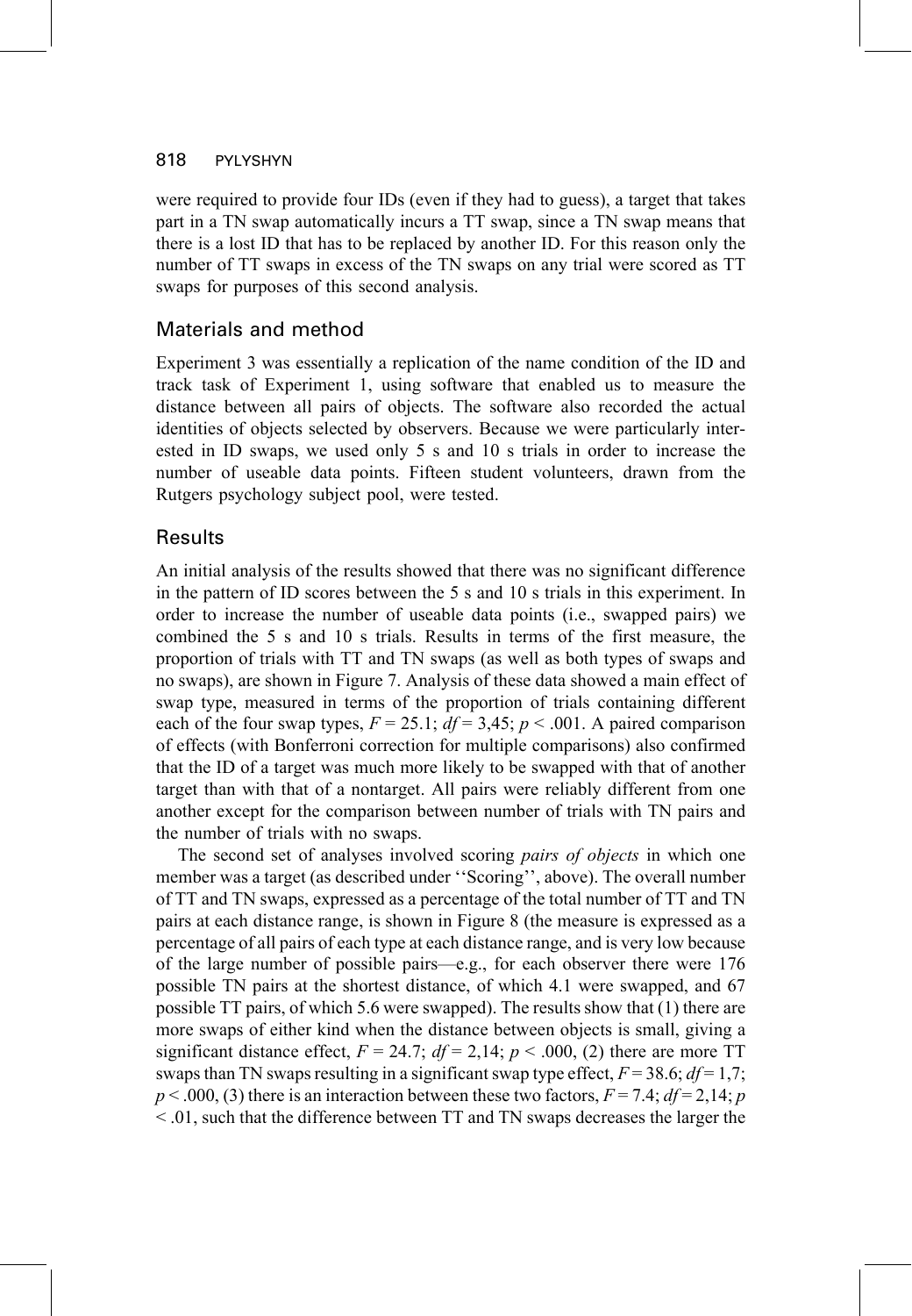

Figure 7. Chart showing the percentage of trials containing swaps of different kinds (including trials with both types of swaps and with no swaps). Only the difference between the proportion of trials with TN swaps and with no swaps failed to reach statistical significance.

distance between the pairs—or to put in another way, the number of swaps drops off with distance faster for TT pairs than for TN pairs. These results confirm our hypothesis that in MOT there is a much greater tendency for targets to be exchanged with other targets than with nontargets and that this tendency is exacerbated when objects come close together during a trial.

# SUMMARY AND CONCLUSIONS

The studies reported here suggest that observers are better at tracking four independently moving identical objects than they are at keeping track of which one was which (i.e., than keeping track of their initially assigned names or their distinct starting locations). Although this appears to be inconsistent with the Discrete Reference Principle, or the need to keep track of each target as a distinct individual while tracking, it might be explained by the further hypothesis that errors are not randomly distributed among the objects being tracked, but rather target-target pairs are more readily confused (especially when they pass close to one another) than are target-nontarget pairs. Experiment 4 provides direct evidence for that hypothesis.

Although an asymmetry between target-target confusions and target-nontarget confusions arising from near-collisions may account for the divergence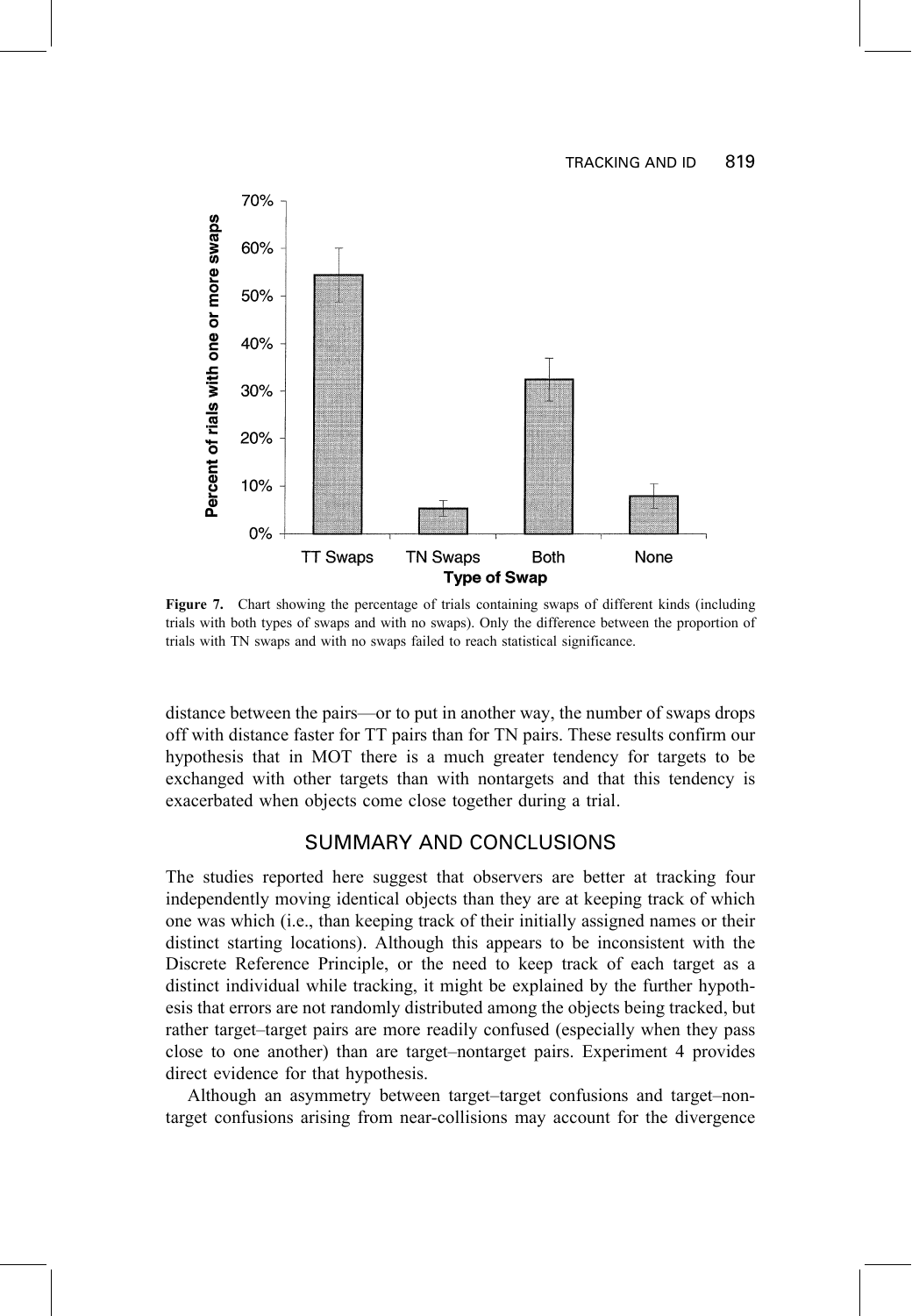

Figure 8. Chart showing that the proportion of both TT and TN swaps decreases as the distance between pairs increases (1 pixel corresponds to about 0.06° of visual angle). Although the difference between the tendency for TT swaps and TN swaps decreases with larger distances, it remains highly significant even for the largest distances.

between tracking and ID performance, it does not illuminate the question of what mechanism is responsible for this asymmetry. One possibility that we are currently investigating involves the notion of nontarget inhibition. Using a search task involving a split presentation of the search set Watson and Humphreys (1997) showed that when a subset of items is attentionally selected, the unselected items may actually be inhibited. If this were true in the MOT task, then we might expect that targets would be more often confused with other targets than with the inhibited nontargets because inhibition keeps the nontargets somehow out of reach of the imperfect tracking of targets. Of course the Watson and Humphreys tasks differ from the present ones in a number of critical ways. In particular, the inhibited items are always grouped, either temporally or by motion, whereas in the present studies the only common property that the nontargets have is that they are the items that are not being tracked. Despite this difference the possibility remains that nontarget objects are inhibited and that this, in turn, explains the asymmetry in the distribution of errors. This possibility is explored in a companion paper (Pylyshyn, 2004).

Other possibilities can also be considered. For example, we have assumed that the combination of having a unique internal name for tracked targets (as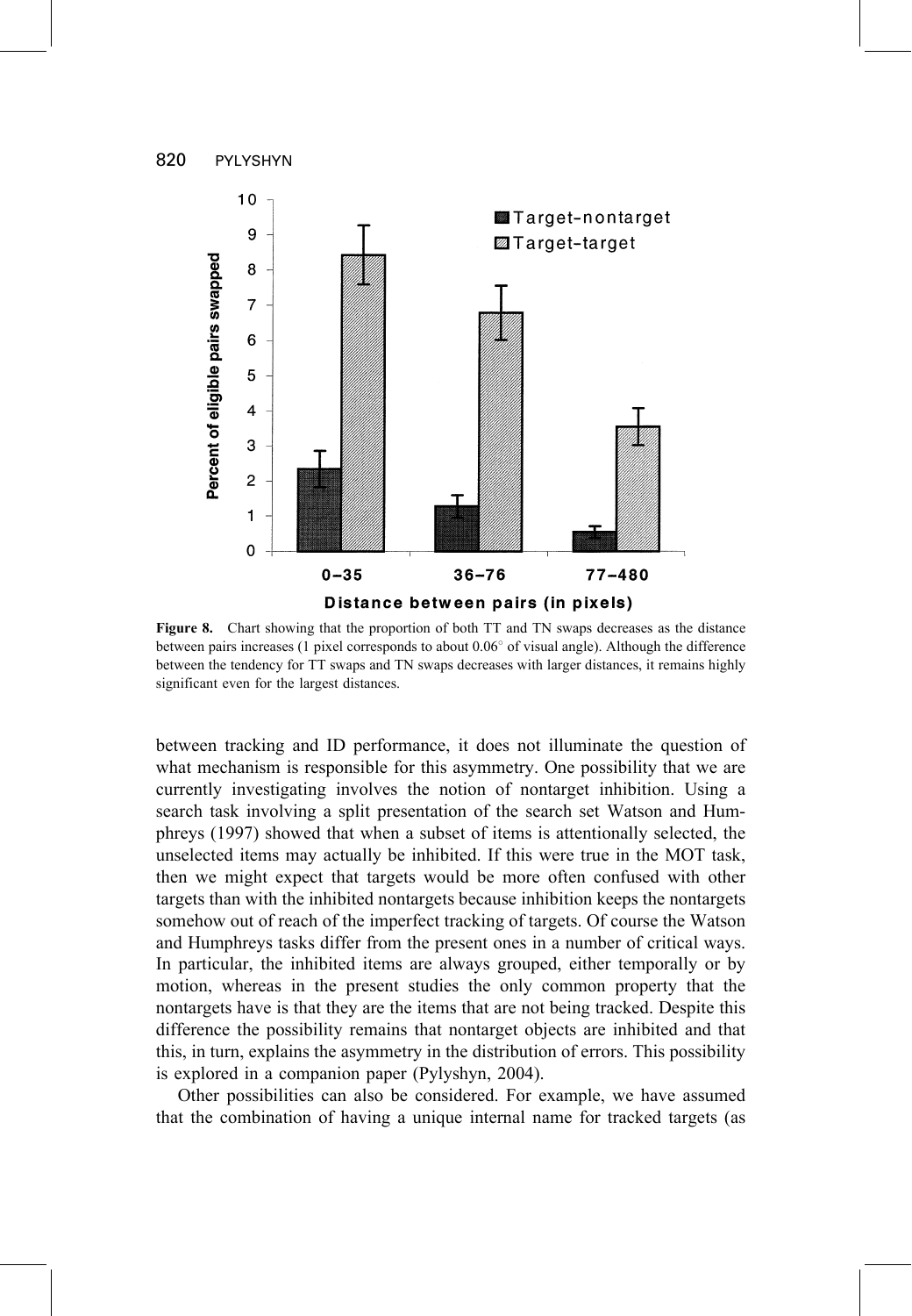#### **TRACKING AND ID** 821

claimed by DRP), together with having a memorized set of pairs of internal names and external labels, ought to allow correct ID responses. But this also assumes that what we have called the internal name or discrete reference is available for use outside the tracking task, which may not be the case. It is possible that the internal name is available only for the purpose of tracking and is not reported outside that process. This would be like a local variable in a computer subroutine, which is not available to the program that calls the subroutine. Such encapsulation of information among processes is common in cognitive processes, especially in early vision (see, e.g., Pylyshyn, 1999). Whatever the ultimate answer to this question turns out to be, loss of ID in tracking does seem to be a robust phenomenon that needs to be clarified with further experiments and analyses.

### **REFERENCES**

- Bahrami, B. (2003). Object property encoding and change blindness in multiple object tracking. Visual Cognition, 10(8), 949-963.
- Blaser, E., & Pylyshyn, Z. W. (1999). Measuring the independence of attention to multiple features [Abstract]. Perception, 28, 56.
- Blaser, E., Pylyshyn, Z. W., & Domini, F. (1999). Measuring attention during 3D multielement tracking [Abstract]. Investigative Ophthalmology and Visual Science, 40(4), 552.
- Blaser, E., Pylyshyn, Z. W., & Holcombe, A. O. (2000). Tracking an object through feature-space. Nature, 408, 196-199.
- Burkell, J., & Pylyshyn, Z. W. (1997). Searching through subsets: A test of the visual indexing hypothesis. Spatial Vision, 11(2), 225-258.
- Cavanagh, P. (1999). Attention: Exporting vision to the mind. In C. Taddei-Ferretti & C. Musio (Eds.), Neuronal basis and psychological aspects of consciousness (pp. 129-143). Singapore: World Scientific.
- Culham, J. C., Brandt, S. A., Cavanagh, P., Kanwisher, N. G., Dale, A. M., & Tootell, R. B. H. (1998). Cortical fMRI activation produced by attentive tracking of moving targets. Journal of Neurophysiology, 80(5), 2657-2670.
- He, S., Cavanagh, P., & Intriligator, J. (1997). Attentional resolution. Trends in Cognitive Sciences,  $1(3)$ , 115-121.
- Hess, R. F., Barnes, G., Dumoulin, S. O., & Dakin, S. C. (2003). How many positions can we perceptually encode, one or many? Vision Research, 43, 1575-1587.
- Intriligator, J., & Cavanagh, P. (2001). The spatial resolution of attention. Cognitive Psychology,  $4(3), 171 - 216.$
- Pylyshyn, Z. W. (Ed.). (1988). Computational processes in human vision: An interdisciplinary perspective. Stamford, CT: Ablex.
- Pylyshyn, Z. W. (1989). The role of location indexes in spatial perception: A sketch of the FINST spatial-index model. Cognition, 32, 65-97.
- Pylyshyn, Z. W. (1994). Some primitive mechanisms of spatial attention. Cognition, 50, 363-384.
- Pylyshyn, Z. W. (1998). Visual indexes in spatial vision and imagery. In R. D. Wright (Ed.), Visual attention (pp. 215-231). New York: Oxford University Press.
- Pylyshyn, Z. W. (1999). Is vision continuous with cognition? The case for cognitive impenetrability of visual perception. Behavioral and Brain Sciences, 22(3), 341-423.
- Pylyshyn, Z. W. (2000). Situating vision in the world. Trends in Cognitive Sciences, 4(5), 197-207.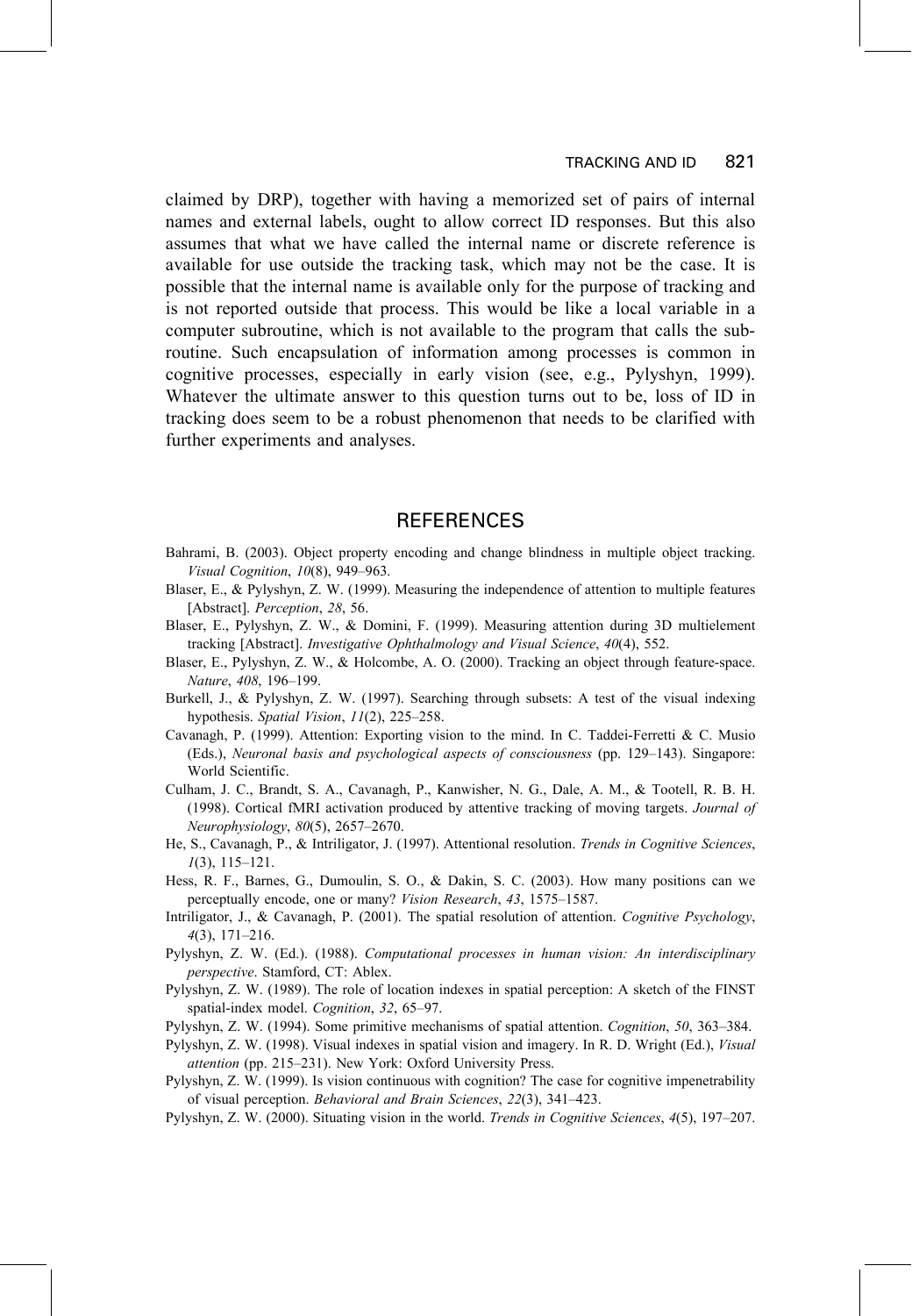- Pylyshyn, Z. W. (2001a). Connecting vision and the world: Tracking the missing link. In J. Branquinho (Ed.), The foundations of cognitive science (pp. 183-195). Oxford, UK: Clarendon Press.
- Pylyshyn, Z. W. (2001b). Visual indexes, preconceptual objects, and situated vision. Cognition,  $80(1/2)$ , 127-158
- Pylyshyn, Z. W. (2004). Some puzzling findings in multiple object tracking (MOT): II. Inhibition of moving nontargets. Manuscript submitted for publication.
- Pylyshyn, Z. W., Burkell, J., Fisher, B., Sears, C., Schmidt, W., & Trick, L. (1994). Multiple parallel access in visual attention. Canadian Journal of Experimental Psychology, 48(2), 260-283.
- Pylyshyn, Z. W., Elcock, E. W., Marmor, M., & Sander, P. (1978). Explorations in visual-motor spaces. Paper presented at the second international conference of the Canadian Society for Computational Studies of Intelligence, University of Toronto.
- Pylyshyn, Z. W., & Storm, R. W. (1988). Tracking multiple independent targets: Evidence for a parallel tracking mechanism. Spatial Vision, 3(3), 1-19.
- Schmidt, W. C., Fisher, B. D., & Pylyshyn, Z. W. (1998). Multiple-location access in vision: Evidence from illusory line motion. Journal of Experimental Psychology: Human Perception and Performance, 24(2), 505-525.
- Scholl, B. J., & Pylyshyn, Z. W. (1999). Tracking multiple items through occlusion: Clues to visual objecthood. Cognitive Psychology, 38(2), 259–290.
- Scholl, B. J., Pylyshyn, Z. W., & Feldman, J. (2001). What is a visual object: Evidence from targetmerging in multiple-object tracking. Cognition, 80, 159-177.
- Scholl, B. J., Pylyshyn, Z. W., & Franconeri, S. L. (2004). The relationship between propertyencoding and object-based attention: Evidence from multiple-object tracking. Manuscript submitted for publication.
- Sears, C. R., & Pylyshyn, Z. W. (2000). Multiple object tracking and attentional processes. Canadian Journal of Experimental Psychology, 54(1), 1-14.
- Treisman, A., & Gelade, G. (1980). A feature integration theory of attention. Cognitive Psychology,  $12, 97 - 136.$
- Trick, L., & Pylyshyn, Z. W. (1993). What enumeration studies tell us about spatial attention: Evidence for limited capacity preattentive processing. Journal of Experimental Psychology: Human Perception and Performance, 19(2), 331-351.
- Trick, L. M., & Pylyshyn, Z. W. (1994a). Cuing and counting: Does the position of the attentional focus affect enumeration? Visual Cognition, 1(1), 67-100.
- Trick, L. M., & Pylyshyn, Z. W. (1994b). Why are small and large numbers enumerated differently? A limited capacity preattentive stage in vision. Psychological Review, 101(1), 80-102.
- Viswanathan, L., & Mingolla, E. (2002). Dynamics of attention in depth: Evidence from multielement tracking. Perception, 31(12), 1415-1437.
- Watson, D. G., & Humphreys, G. W. (1997). Visual marking: Prioritizing selection for new objects by top-down attentional inhibition of old objects. Psychological Review, 104(1), 90-122.
- Yantis, S. (1992). Multielement visual tracking: Attention and perceptual organization. Cognitive Psychology, 24, 295-340.

Original manuscript received September 2002 Revised manuscript received December 2003